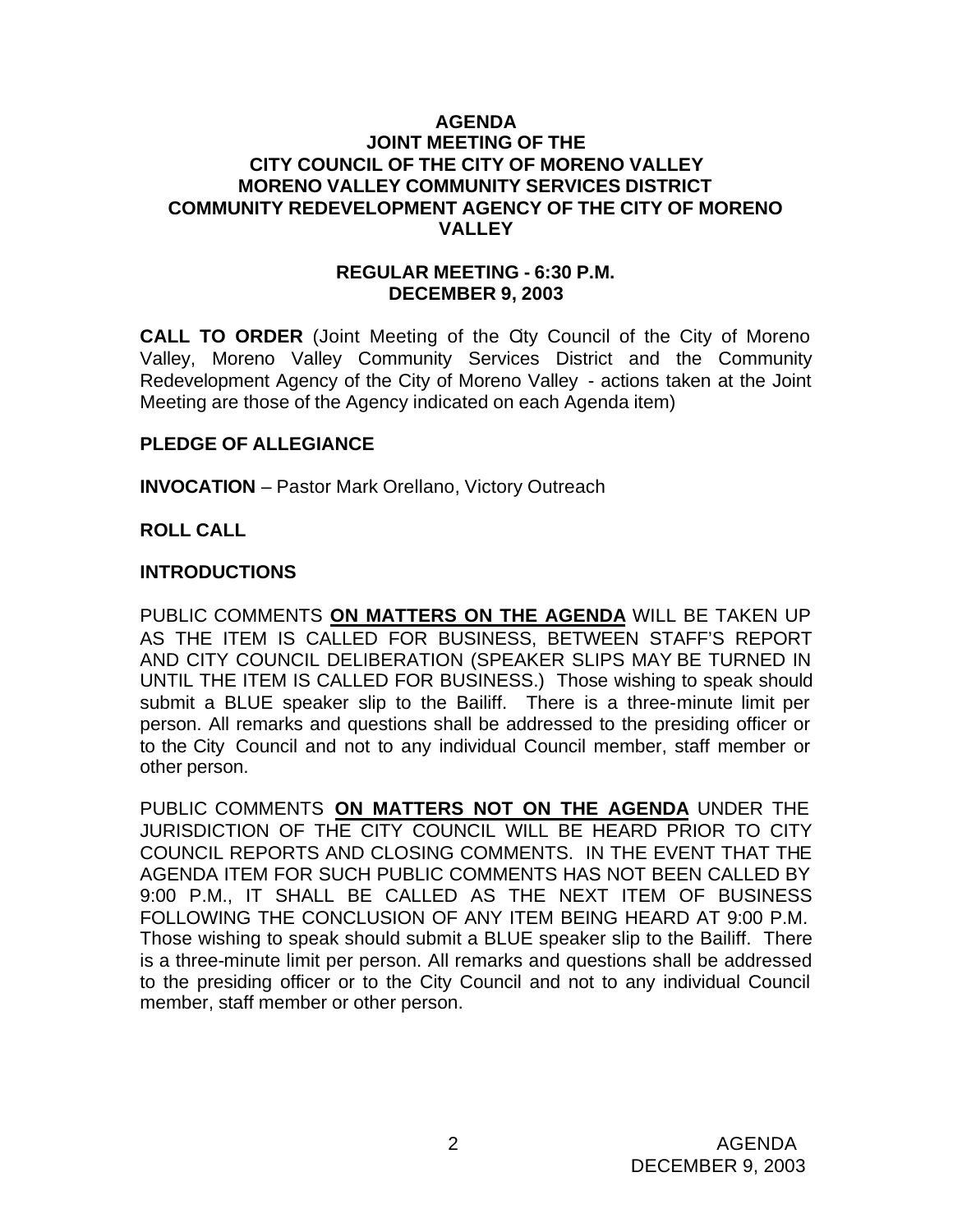## **JOINT CONSENT CALENDARS (SECTIONS A-C) OF THE CITY COUNCIL OF THE CITY OF MORENO VALLEY, MORENO VALLEY COMMUNITY SERVICES DISTRICT, COMMUNITY REDEVELOPMENT AGENCY OF THE CITY OF MORENO VALLEY, AND THE MORENO VALLEY PUBLIC FACILITIES FINANCING CORPORATION**

All items listed under the Consent Calendars, Sections A, B, and C, are considered to be routine and non-controversial, and may be enacted by one motion unless a member of the Council, Community Services District, or Redevelopment Agency requests that an item be removed for separate action. The motion to adopt the Consent Calendars is deemed to be a separate motion by each Agency and shall be so recorded by the City Clerk. Items withdrawn for report/discussion will be heard after public hearing items.

# **A. CONSENT CALENDAR** - **CITY COUNCIL**

- A1. ORDINANCES FIRST READING BY TITLE ONLY Recommendation: Waive reading of all Ordinance Introductions and read by title only.
- A2. AUTHORIZATION TO AWARD THE CONSTRUCTION CONTRACT FOR THE NEWHOPE STREET IMPROVEMENT PROJECT, PROJECT NO. 01-12567421 (Report of: Public Works Department)

Recommendation: Award the construction contract for the Newhope Street Improvement Project to Sialic Contractors Corporation (DBA Shawnan), 12240 Woodruff Avenue, Downey, CA 90241, the lowest responsible bidder; authorize the Mayor to execute a contract with Sialic Contractors Corporation; authorize the issuance of a Purchase Order for Sialic Contractors Corporation in the amount of \$1,416,100 (the bid amount plus 10% contingency from Account Nos. 125.67421 and 125.56330) when all parties have signed the contract; and authorize the City Manager to execute the reimbursement agreements with the applicable utility agencies.

A3. APPROVE AND AUTHORIZE THE EXECUTION OF COOPERATIVE AGREEMENT WITH CALTRANS DISTRICT EIGHT FOR CONSTRUCTION OF A TRAFFIC SIGNAL AT THE INTERSECTION OF PIGEON PASS RD. AND ROUTE 60 EASTBOUND ON-RAMP, DISTRICT AGREEMENT NO. 08-1216 (Report of: Public Works Department) Recommendation: Adopt Resolution No. 2003-92 and Authorize Execution of Cooperative Agreement with Caltrans District Eight for Construction of a Traffic Signal at the Intersection of Pigeon Pass Road and Route 60 Eastbound On-Ramp and increase the fiscal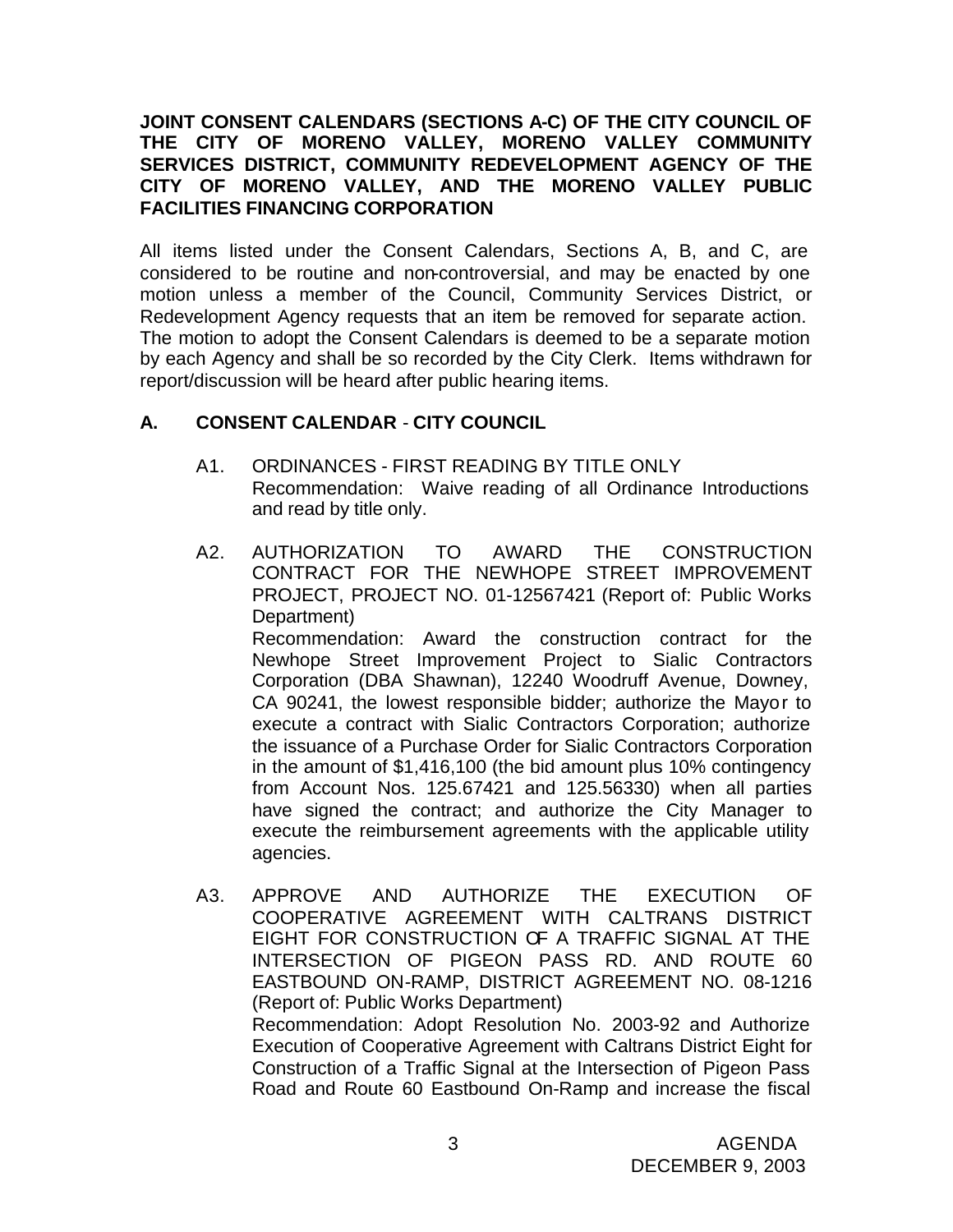year 2003/2004 budgeted amount for this project by \$11,000 (Account No. 426.65920) to cover the additional estimated construction cost.

#### Resolution No. 2003-92

A Resolution of the City Council of Moreno Valley, California, Approving and Authorizing Execution of Cooperative Agreement, District Agreement No. 8-1216 for Construction of a Traffic Signal on Pigeon Pass Road at Route 60 Eastbound On-Ramp between the State of California, Acting by and Through the Department of Transportation, and the City of Moreno Valley

- A4. APPROVAL OF FINAL MAP 30233 SINGLE FAMILY RESIDENTIAL PROJECT AND ACCEPT AGREEMENT AND BONDS FOR PUBLIC RIGHT OF WAY IMPROVEMENTS, SOUTHEAST CORNER OF CHAMPIONSHIP DRIVE AND JOHN F. KENNEDY DRIVE IN THE MORENO VALLEY RANCH SPECIFIC PLAN AREA (SP193) (KB HOME GREATER LOS ANGELES) (Report of: Public Works Department) Recommendation: Approve Final Map 30233, authorize the City Clerk to sign the map and transmit said map to the County Recorder's office for recordation; accept the bonds and Agreement for Public Improvements; authorize the Mayor to execute the agreement; and direct the City Clerk to forward the signed agreement to the County Recorder's office for recordation.
- A5. TRACT 30318 ACCEPT AGREEMENT AND BONDS FOR PARK IMPROVEMENTS TO PLANNING AREA 4C SPORTS PARK, EAST OF LASSELLE STREET, SOUTH OF KRAMERIA AVENUE IN THE MORENO VALLEY RANCH SPECIFIC PLAN AREA (EMPIRE LAND, LLC) (Report of: Public Works Department) Recommendation: Accept the Agreement and bonds for Park Improvements to Planning Area 4C Sports Park; authorize the Mayor to execute the Agreement; approve the Offer of Dedication for the 10-acre Sports Park; and direct the City Clerk to forward the signed Agreement and the Offer of Dedication to the County Recorder's Office for recordation.
- A6. APPROVAL OF FINAL MAP 30318, SINGLE FAMILY RESIDENTIAL PROJECT, AND ACCEPT AGREEMENT AND BONDS FOR PUBLIC RIGHT OF WAY IMPROVEMENTS, EAST OF LASSELLE STREET, SOUTH OF KRAMERIA AVENUE IN THE MORENO VALLEY RANCH SPECIFIC PLAN AREA (BEAZER HOMES HOLDINGS CORP.) Recommendation: Approve Final Map 30318, authorize the City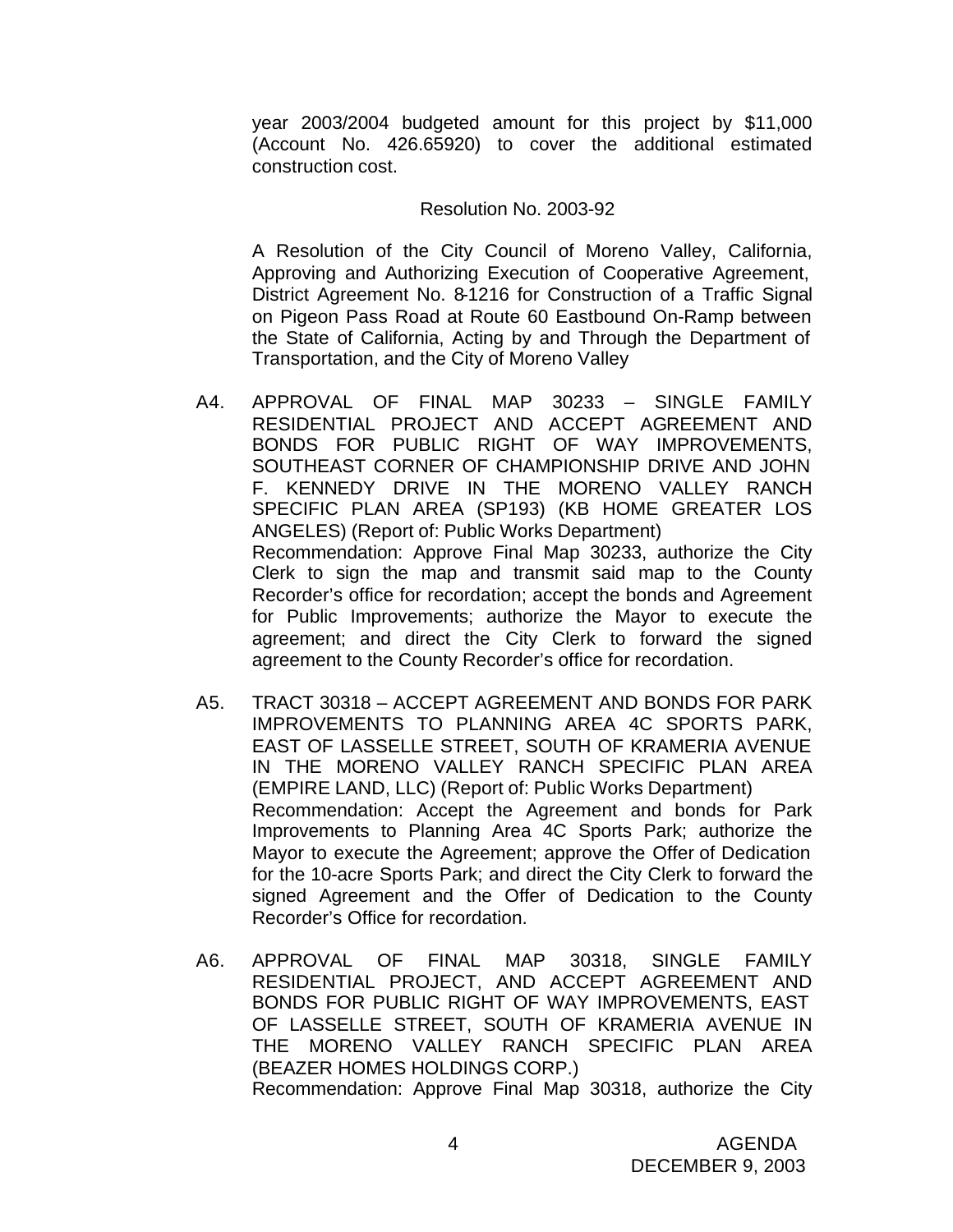Clerk to sign the map and transmit said map to the County Recorder's Office for recordation; accept the bonds and Agreement for Public Improvements; authorize the Mayor to execute the agreement; and direct the City Clerk to forward the signed agreement to the County Recorder's Office for recordation.

- A7. REQUEST ADOPTION OF PLANS AND SPECIFICATIONS, AND AUTHORIZATION TO ADVERTISE FOR CONSTRUCTION BIDS FOR THE FISCAL YEAR 2002/2003 BTA PROJECT, CLASS II & CLASS III BIKEWAYS - PROJECT NO. 03-12565320 (Report of: Public Works Department) Recommendation: Adopt the plans and specifications that are on file in the office of the Public Works Director and authorize the City Clerk to advertise the project for construction bids.
- A8. AUTHORIZATION TO AWARD THE CONSTRUCTION CONTRACT FOR STREET IMPROVEMENTS ON ELSWORTH STREET AND SHERMAN AVENUE, PROJECT NO. 02-14568622 (Report of: Public Works Department) Recommendation: Award the construction contract for the Street Improvements on Elsworth Street and Sherman Avenue to Laird Construction Co., Inc., 9460 Lucas Ranch Road, Rancho Cucamonga, CA 91730-5743, the lowest responsible bidder; authorize the Mayor to execute a contract agreement with Laird Construction Co., Inc.; authorize the issuance of a Purchase Order for Laird Construction Co., Inc. in the amount of \$374,473 (the bid amount plus 10% contingency) when the contract has been signed by all parties (Account No. 145.68622); and authorize the closure to through traffic on Sherman Avenue from Farragut Avenue to Elsworth Street for duration of the construction work.

## **B. CONSENT CALENDAR** - **COMMUNITY SERVICES DISTRICT**

- B1. ORDINANCES FIRST READING BY TITLE ONLY Recommendation: Waive reading of all Ordinance Introductions and read by title only.
- B2. APPROVAL OF RESOLUTION AND FILING GRANT APPLICATION FOR SOCCER FIELD AT MARCH FIELD PARK (Report of: Parks and Recreation Department) Recommendation: Approve the filing of an application for local assistance funds in the amount of \$3,000,000 to be funded from the Urban Park Act of 2001 under the California Clean Water, Clean Air, Safe Neighborhood Parks, and Coastal Protection Act of 2002 and adopt Resolution No. CSD 2003-29 to certify the approval of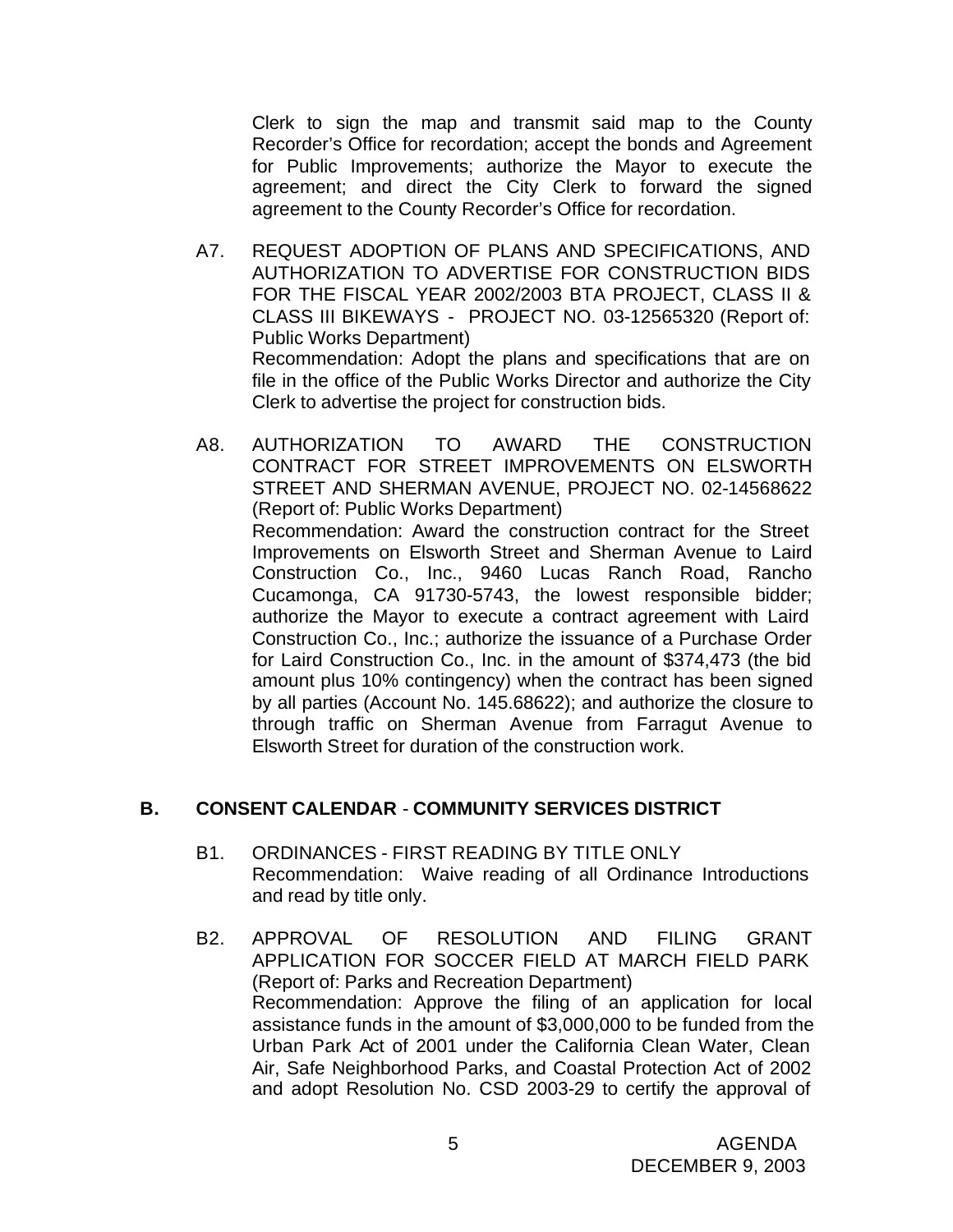the governing board to enter into this transaction with the California Department of Parks and Recreation for the purpose of applying for grant funding from the Urban Park Act of 2001 under the California Clean Water, Clean Air, Safe Neighborhood Parks, and Coastal Protection Act of 2002 and to authorize the persons holding designated positions, as shown on the resolution, to sign contract documents for FY 2003/2004, 2004/2005, and 2005/2006.

#### Resolution No. CSD 2003-29

A Resolution of the City Council of the City of Moreno Valley, California, Acting in its Capacity as the Board of Directors of the Moreno Valley Community Services District Certifying the Approval of the Governing Board for the City of Moreno Valley Parks and Recreation Department to Apply for Grant Funds for the Urban Park Act of 2001 Program Under the California Clean Water, Clean Air, Safe Neighborhood Parks, and Coastal Protection Act of 2002 a Soccer Complex at March Field Park and to Authorize Designated Personnel to Sign Contract Documents for FY 2003/2004, 2004/2005 and 2005/2006.

B3. TRACT 30318 – ACCEPT AGREEMENT AND BONDS FOR PARK IMPROVEMENTS TO PLANNING AREA 4C SPORTS PARK, EAST OF LASSELLE STREET, SOUTH OF KRAMERIA AVENUE IN THE MORENO VALLEY RANCH SPECIFIC PLAN AREA (EMPIRE LAND, LLC) (Report of: Public Works Department) Recommendation: Accept the Agreement and bonds for Park Improvements to Planning Area 4C Sports Park; authorize the Mayor to execute the Agreement; approve the Offer of Dedication for the 10-acre Sports Park; and direct the City Clerk to forward the signed Agreement and the Offer of Dedication to the County Recorder's Office for recordation.

## **C. CONSENT CALENDAR** - **COMMUNITY REDEVELOPMENT AGENCY**

- C1. ORDINANCES FIRST READING BY TITLE ONLY Recommendation: Waive reading of all Ordinance Introductions and read by title only.
- C2. THE COMMUNITY REDEVELOPMENT AGENCY OF THE CITY OF MORENO VALLEY'S FISCAL YEAR 2002-2003 ANNUAL REPORT TO THE STATE CONTROLLER AND RESOLUTION FOR THE LOW AND MODERATE INCOME HOUSING FUND (Report of: Community and Economic Development Department) Recommendation: Accept the Redevelopment Agency's Annual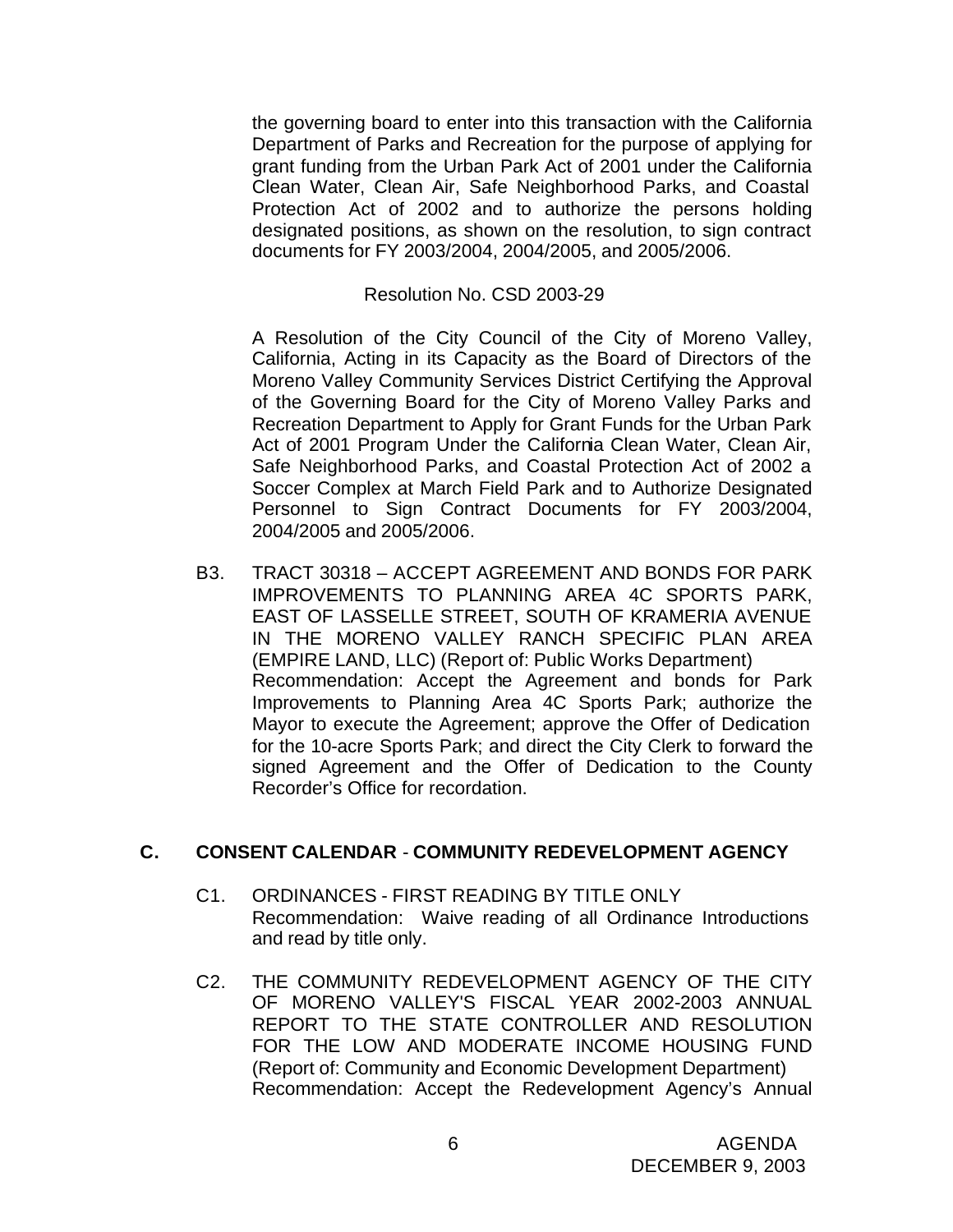Report for fiscal year 2002-2003 and authorize its submittal to the California State Controller and adopt Resolution No. RDA 2003-06, verifying the establishment and appropriate use of the Low and Moderate Income Housing Fund in accordance with Section 33334.3 (d) of the Health and Safety Code.

Resolution No. RDA 2003-06

A Resolution of the Redevelopment Agency of the City of Moreno Valley Verifying the Establishment and Appropriate Use of the Low and Moderate Income Housing Fund Pursuant to California Health and Safety Code 33334.3 (d) for Fiscal Year2002-2003

# **D. PUBLIC HEARINGS**

Questions or comments from the public on a Public Hearing matter are limited to five minutes per individual and must pertain to the subject under consideration.

Those wishing to speak should complete and submit a GOLDENROD speaker slip to the Bailiff.

D1. A PUBLIC HEARING ON THE PLANNING COMMISSION'S NOVEMBER 6, 2003 APPROVAL RECOMMENDATION OF A GENERAL PLAN AMENDMENT (PA03-0050) AND A ZONE CHANGE (PA03-0049) FROM THE CURRENT OFFICE ZONE TO THE R5 ZONE, AND TENTATIVE TRACT MAP NO. 31327 (PA03- 0051) TO SUBDIVIDE 17.58-NET ACRES INTO 69 SINGLE-FAMILY RESIDENTIAL LOTS. THE SITE IS LOCATED AT THE NORTHEAST CORNER OF ALESSANDRO BOULEVARD AND MORRISON STREET (Report of: Community and Economic Development Department) Recommendation: That the City Council conduct a public hearing for review of the action taken by the Planning Commission

recommending approval of a General Plan Amendment (PA03- 0050), a Zone change (PA03-0049), and Tentative Tract Map No. 31327 (PA03-0051), and if General Plan Amendment Application PA03-0091 is approved in concept by the City Council, staff recommends that the City Council:

- 1. Adopt a Negative Declaration(s) for applications PA03-0050, PA03-0049, and PA03-0051. The projects, individually and cumulatively, will not result in a significant effect on the environment;
- 2. Approve City Council Resolution No. 2003-94, approving PA03-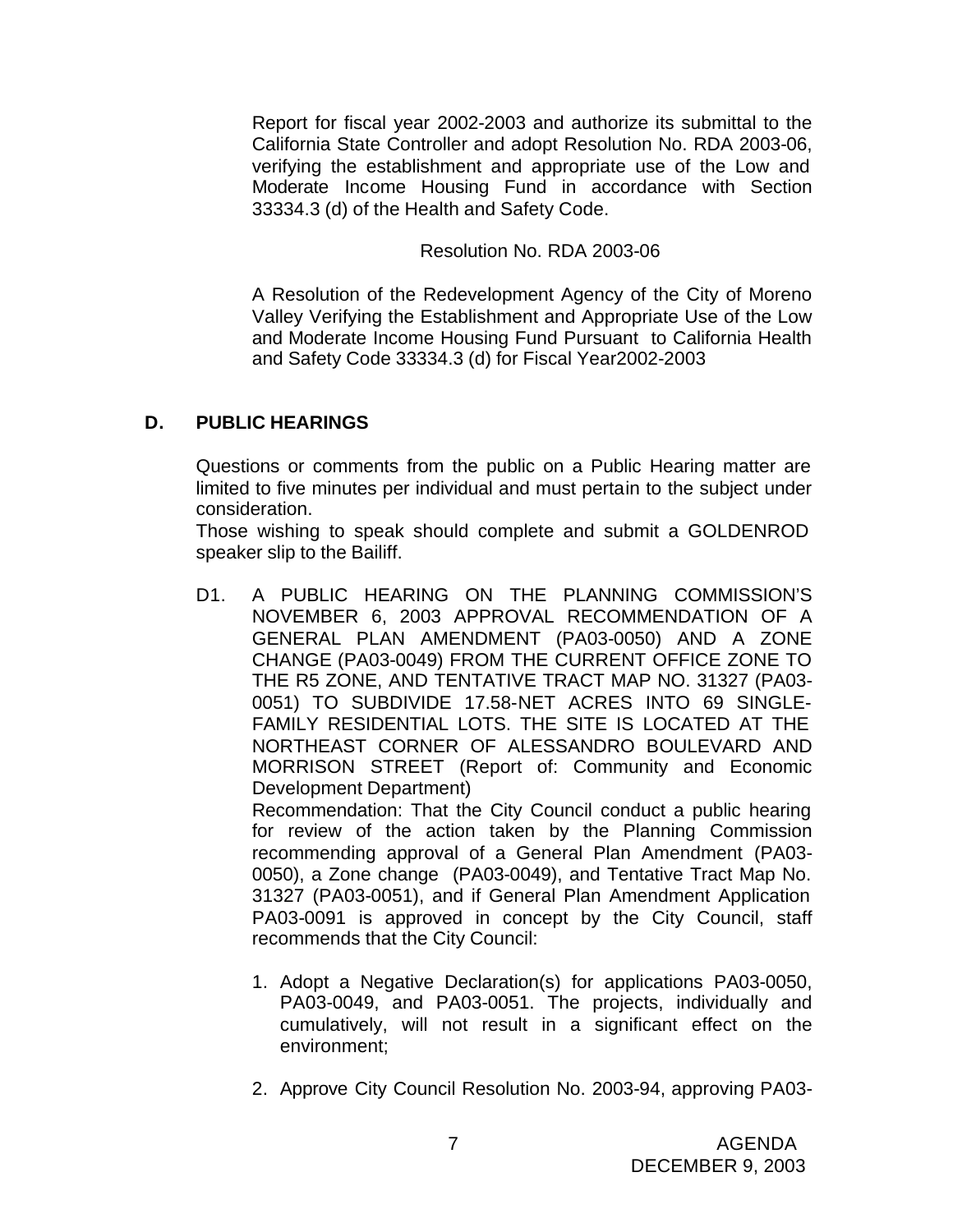0050 and PA03-0091, thereby establishing General Plan Land Use Map designations for certain properties as described in the Resolution, and the revised General Plan Maps as attached to the Resolution as Exhibits A and B;

#### Resolution No. 2003-94

A Resolution of the City Council of the City of Moreno Valley, California, Approving a General Plan Amendment (PA03-0050) Changing the Designation for Assessor's Parcel Numbers 477- 220-048 and 049 from Office to Residential 5 for 17.58 Acres Located at the Northeast Corner of Alessandro Boulevard and Morrison Street and a General Plan Amendment (PA03-0091) Rescinding the Existing Specific Plan 215 Designation, and Establishing Residential 5 for 80.04 Acres Located on the Southwest Corner of Cactus Avenue and Oliver Street

3. Introduce City Council Ordinance No. 646 approving a Change of Zone (PA03-0049) from Office to R5 for Assessor's Parcel Numbers 477-220-048 and -049, based on the findings in the Ordinance, and the revised Zoning Map as attached to the ordinance as Exhibit A (roll call required); and

#### Ordinance No. 646

An Ordinance of the City Council of the City of Moreno Valley, California, Approving PA03-0049, a Zone Change for Assessor's Parcel Numbers 477-220-048 and 049 from Office to R5 for 17.58-Net Acres Located at the Northeast Corner of Alessandro Boulevard and Morrison Street

4. Approve City Council Resolution No. 2003-95 approving Tentative Tract Map No. 31327 (PA03-0051), based on the findings in the Resolution, and the conditions of approval as attached to the resolution as Exhibit A.

#### Resolution No. 2003-95

A Resolution of the City Council of the City of Moreno Valley, California, Approving Tentative Tract Map No. 31327 (PA03- 0051) to Subdivide the 17.58-Net Acres Located at the Northeast Corner of Alessandro Boulevard and Morrison Street into 69 Single-Family Residential Lots

OR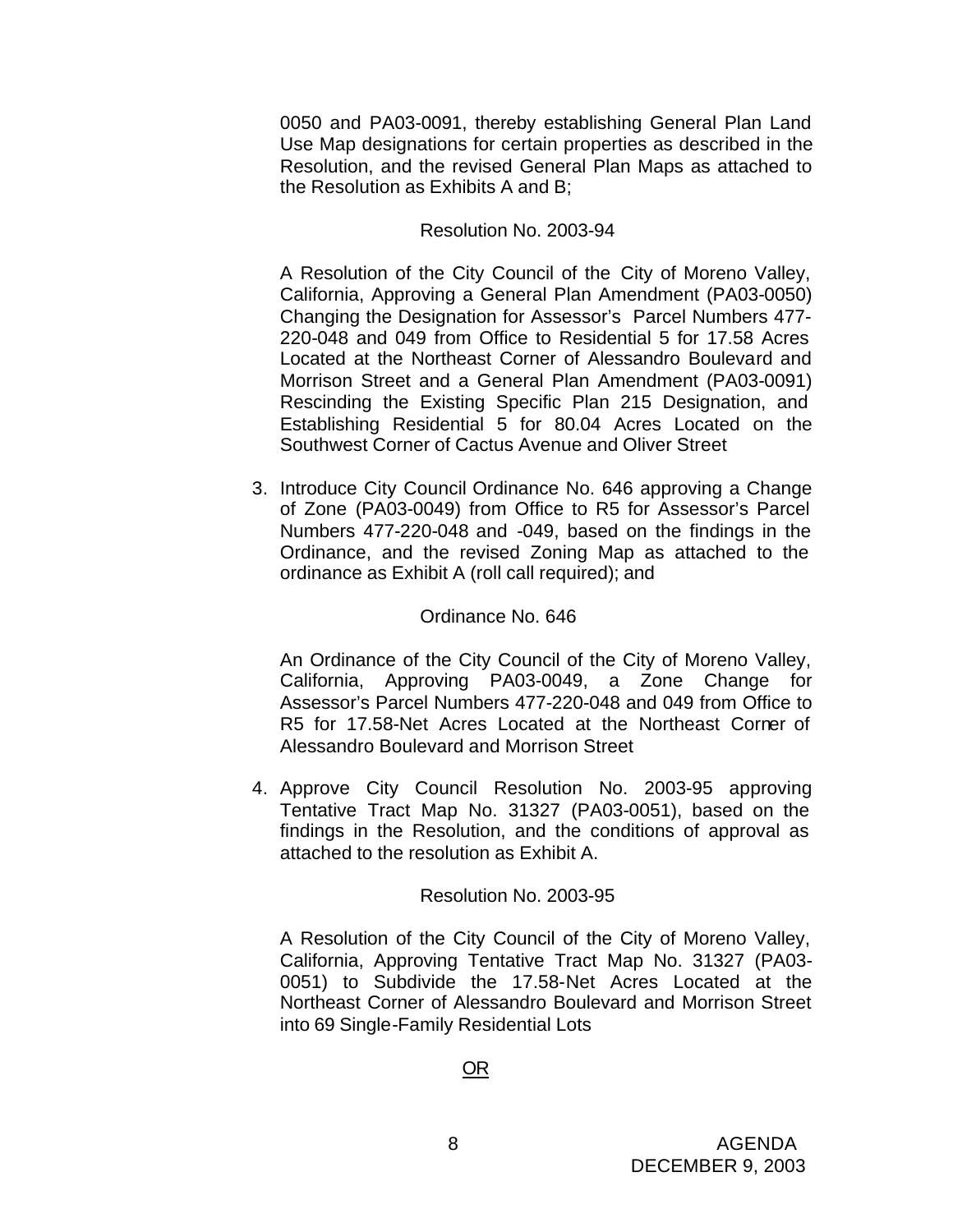If General Plan Amendment Application PA03-0091 is not approved in concept by the City Council, staff recommends that the City Council:

- 1. Adopt a Negative Declaration(s) for applications PA03-0050, PA03-0049, and PA03-0051. The projects, individually and cumulatively, will not result in a significant effect on the environment;
- 2. Approve Resolution No. 2003-94 in concept, a Resolution approving applications PA03-0050 and PA03-0091, establishing General Plan Land Use Map designations for certain properties as described in the Resolution, and the revised General Plan Maps as attached to the Resolution as Exhibits A and B; and defer adoption of said Resolution until General Plan Amendment application PA03-0091 has been approved or approved in concept by the City Council or said resolution is revised to delete references to application PA03- 0091;

#### Resolution No. 2003-94

A Resolution of the City Council of the City of Moreno Valley, California, Approving a General Plan Amendment (PA03-0050) Changing the Designation for Assessor's Parcel Numbers 477- 220-048 and 049 from Office to Residential 5 for 17.58 Acres Located at the Northeast Corner of Alessandro Boulevard and Morrison Street and a General Plan Amendment (PA03-0091) Rescinding the Existing Specific Plan 215 Designation, and Establishing Residential 5 for 80.04 Acres Located on the Southwest Corner of Cactus Avenue and Oliver Street

3. Introduce City Council Ordinance No. 646 in concept, approving a Change of Zone (PA03-0049) from Office to R5 for Assessor's Parcel Numbers 477-220-048 and -049, based on the findings in the Ordinance, and the revised Zoning Map as attached to the ordinance as Exhibit A; and defer introduction of the Ordinance until Resolution No. 2003-94 has been approved or approved in concept by the City Council (roll call required); and

## Ordinance No. 646

An Ordinance of the City Council of the City of Moreno Valley, California, Approving PA03-0049, a Zone Change for Assessor's Parcel Numbers 477-220-048 and 049 from Office to R5 for 17.58-Net Acres Located at the Northeast Corner of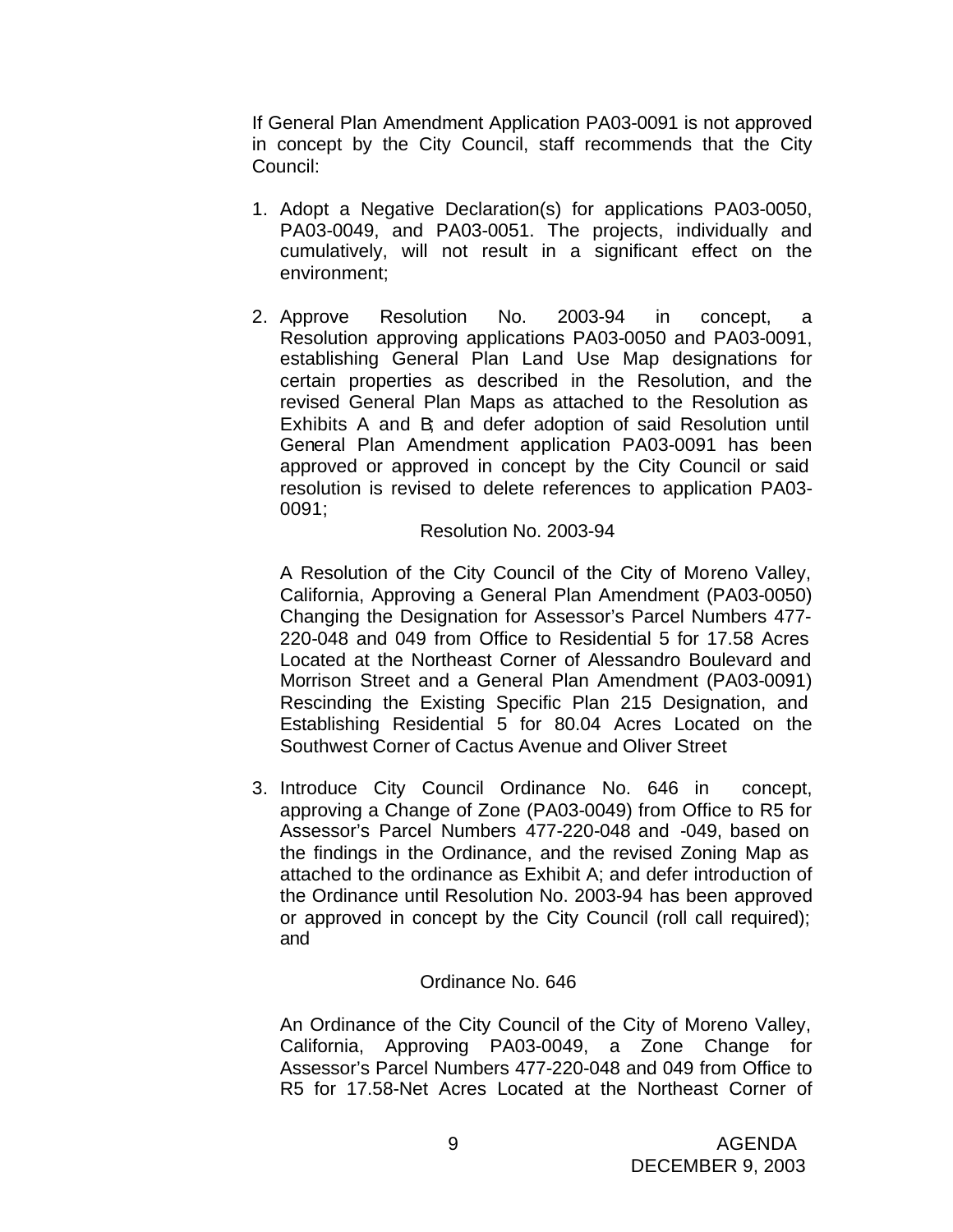Alessandro Boulevard and Morrison Street

4. Approve Resolution No. 2003-95 in concept, a resolution approving Tentative Tract Map No. 31327 (PA03-0051) based on the findings in the Resolution, and the conditions of approval as attached to the resolution as Exhibit A; and defer adoption of said Resolution until General Plan Amendment application PA03-0091 has been approved or approved in concept by the City Council.

## Resolution No. 2003-95

A Resolution of the City Council of the City of Moreno Valley, California, Approving Tentative Tract Map No. 31327 (PA03- 0051) to Subdivide the 17.58-Net Acres Located at the Northeast Corner of Alessandro Boulevard and Morrison Street into 69 Single-Family Residential Lots

- D2. A PUBLIC HEARING ON THE PLANNING COMMISSION'S JULY 31, 2003 APPROVAL RECOMMENDATION OF REPEAL OF SPECIFIC PLAN 215 (PA03-0089), PA03-0090 (CHANGE OF ZONE TO RESIDENTIAL 5), AND PA03-0091 (GENERAL PLAN AMENDMENT DESIGNATION TO RESIDENTIAL 5). (Report of: Community and Economic Development Department) Recommendation: Staff recommends that the City Council conduct a public hearing for review of the action taken by the Planning Commission recommending approval of the repeal of Specific Plan 215 (Specific Plan Amendment), a General Plan Amendment, and a Zone Change, and if General Plan Amendment Application PA03- 0050 is approved in concept, staff recommends that the City Council:
	- 1. Recognize that PA03-0089 (Repeal of Specific Plan 215 Amendment), General Plan Amendment (PA03-0091), and a Zone Change (PA03-0090), are exempt from CEQA; and
	- 2. Introduce City Council Ordinance No. 647 repealing Ordinance No. 263 Specific Plan 215 (PA03-0089), and hereby rescinding the ordinance which established the Specific Plan on the property in 1990; and based on the findings in the Ordinance (roll call required); and

#### Ordinance No. 647

An Ordinance of the City Council of the City of Moreno Valley, California, Repealing Ordinance No. 263, Specific Plan 215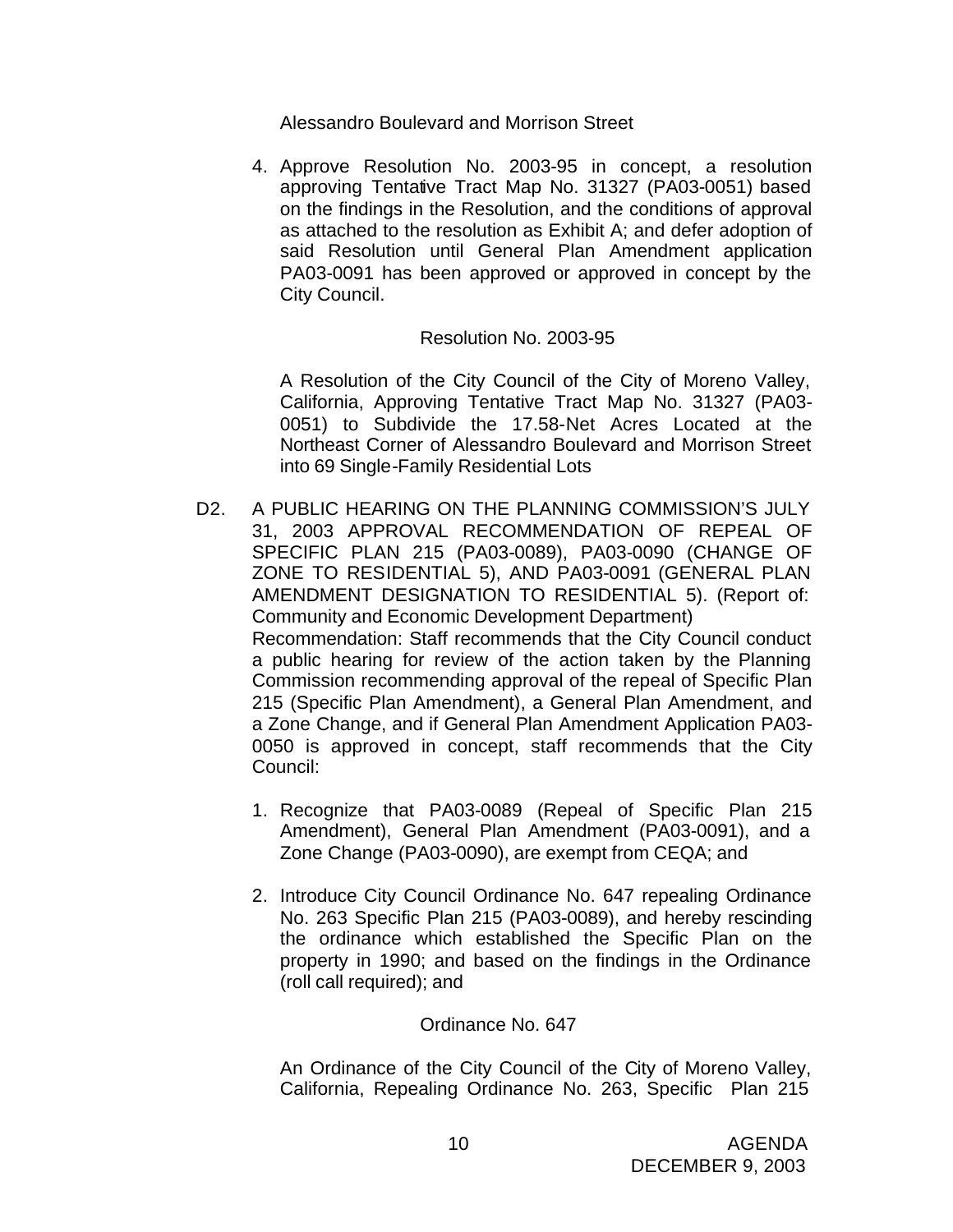(SP215) for 80.04 Acres Located on the Southwest Corner of Cactus Avenue and Oliver Street

3. Approve City Council Resolution No. 2003-94 approving PA03- 0050 and PA03-0091, thereby establishing General Plan Land Use Map designations for certain properties as described in the Resolution, and the revised General Plan Maps as attached to the Resolution as Exhibits A and B; and

#### Resolution No. 2003-94

A Resolution of the City Council of the City of Moreno Valley, California, Approving a General Plan Amendment (PA03-0050) Changing the Designation for Assessor's Parcel Numbers 477- 220-048 and 049 from Office to Residential 5 for 17.58 Acres Located at the Northeast Corner of Alessandro Boulevard and Morrison Street and a General Plan Amendment (PA03-0091) Rescinding the Existing Specific Plan 215 Designation, and Establishing Residential 5 for 80.04 Acres Located on the Southwest Corner of Cactus Avenue and Oliver Street

4. Introduce City Council Ordinance No. 648, a Zone Change (PA03-0090), based on the findings in the Ordinance, and the revised Zoning Map as attached to the Ordinance as Exhibit A (roll call required).

## Ordinance No. 648

An Ordinance of the City Council of the City of Moreno Valley, California, Approving a Zone Change (PA03-0090), from SP215 Zoning to Residential 5 for 80.04 Acres Located on the Southwest Corner of Cactus Avenue and Oliver Street

#### OR

If General Plan Amendment application PA03-0050 is not approved in concept by the City Council, staff recommends that the City Council:

- 1. Recognize that PA03-0089 (Repeal of Specific Plan 215 Amendment), General Plan Amendment (PA03-0091), and a Zone Change (PA03-0090), are exempt from CEQA; and
- 2. Introduce City Council Ordinance No. 647 repealing Ordinance No. 263 Specific Plan 215 (PA03-0089), and hereby rescinding the Ordinance which established the Specific Plan on the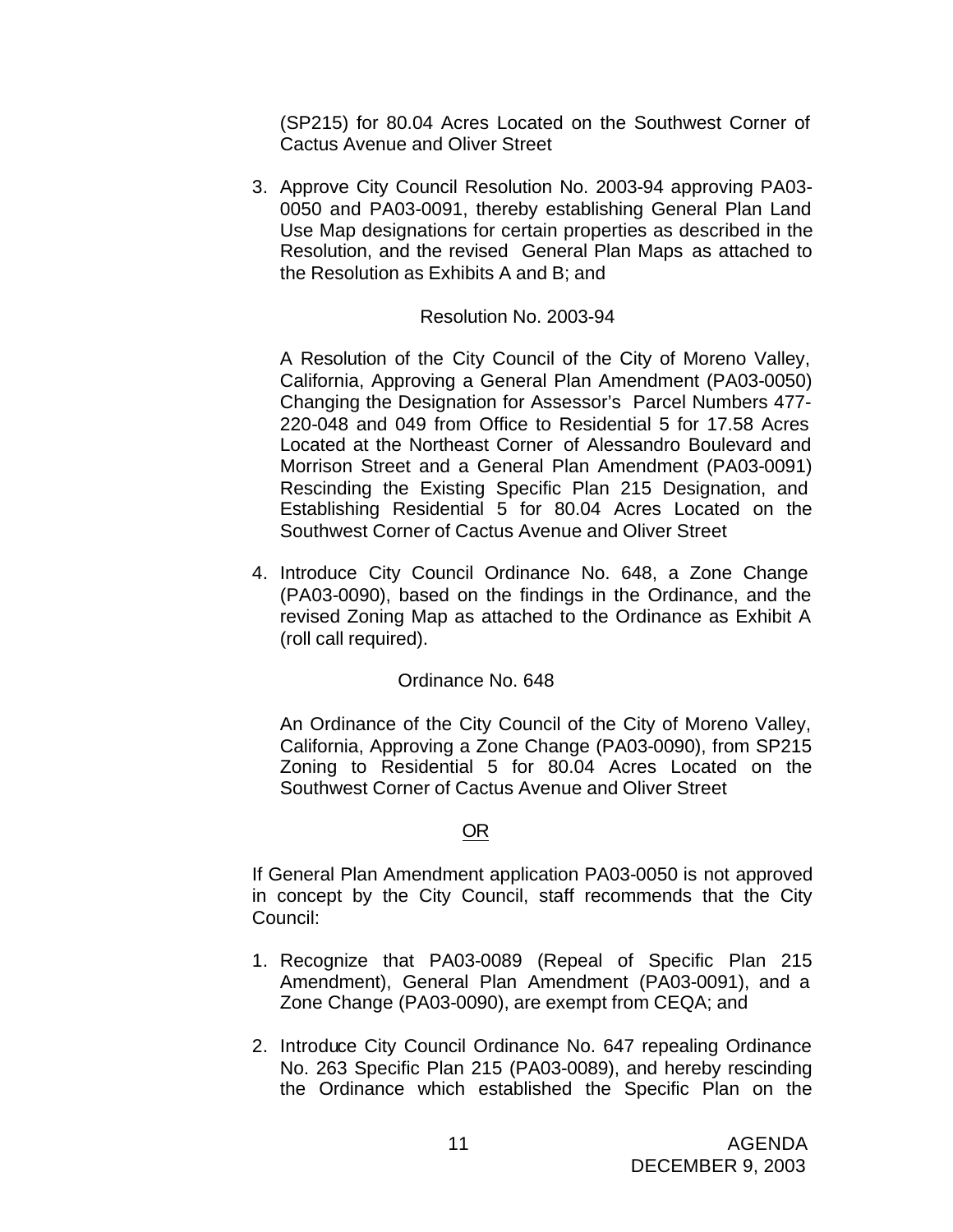property in 1990; and based on the findings in the Ordinance; and defer introduction of the ordinance until General Plan Amendment application PA03-0050 has been approved or approved in concept by the City Council or said ordinance is revised to delete references to application PA03-0050 (roll call required); and

## Ordinance No. 647

An Ordinance of the City Council of the City of Moreno Valley, California, Repealing Ordinance No. 263, Specific Plan 215 (SP215) for 80.04 Acres Located on the Southwest Corner of Cactus Avenue and Oliver Street

3. Approve Resolution No. 2003-94 in concept, a Resolution approving applications PA03-0050 and PA03-0091, establishing General Plan Land Use Map designations for certain properties as described in the Resolution and the revised General Plan maps as attached to the Resolution as Exhibits A and B; and defer adoption of said Resolution until General Plan Amendment application PA03-0050 has been approved or approved in concept by the City Council; and

## Resolution No. 2003-94

A Resolution of the City Council of the City of Moreno Valley, California, Approving a General Plan Amendment (PA03-0050) Changing the Designation for Assessor's Parcel Numbers 477- 220-048 and 049 from Office to Residential 5 for 17.58 Acres Located at the Northeast Corner of Alessandro Boulevard and Morrison Street and a General Plan Amendment (PA03-0091) Rescinding the Existing Specific Plan 215 Designation, and Establishing Residential 5 for 80.04 Acres Located on the Southwest Corner of Cactus Avenue and Oliver Street

4. Introduce City Council Ordinance No. 648, a Zone Change (PA03-0090), based on the findings in the Ordinance, and the revised Zoning Map as attached to the ordinance as Exhibit A; and defer introduction of the Ordinance until the General Plan Amendment application PA03-0050 has been approved or approved in concept by the City Council (roll call required).

#### Ordinance No. 648

An Ordinance of the City Council of the City of Moreno Valley, California, Approving a Zone Change (PA03-0090), from SP215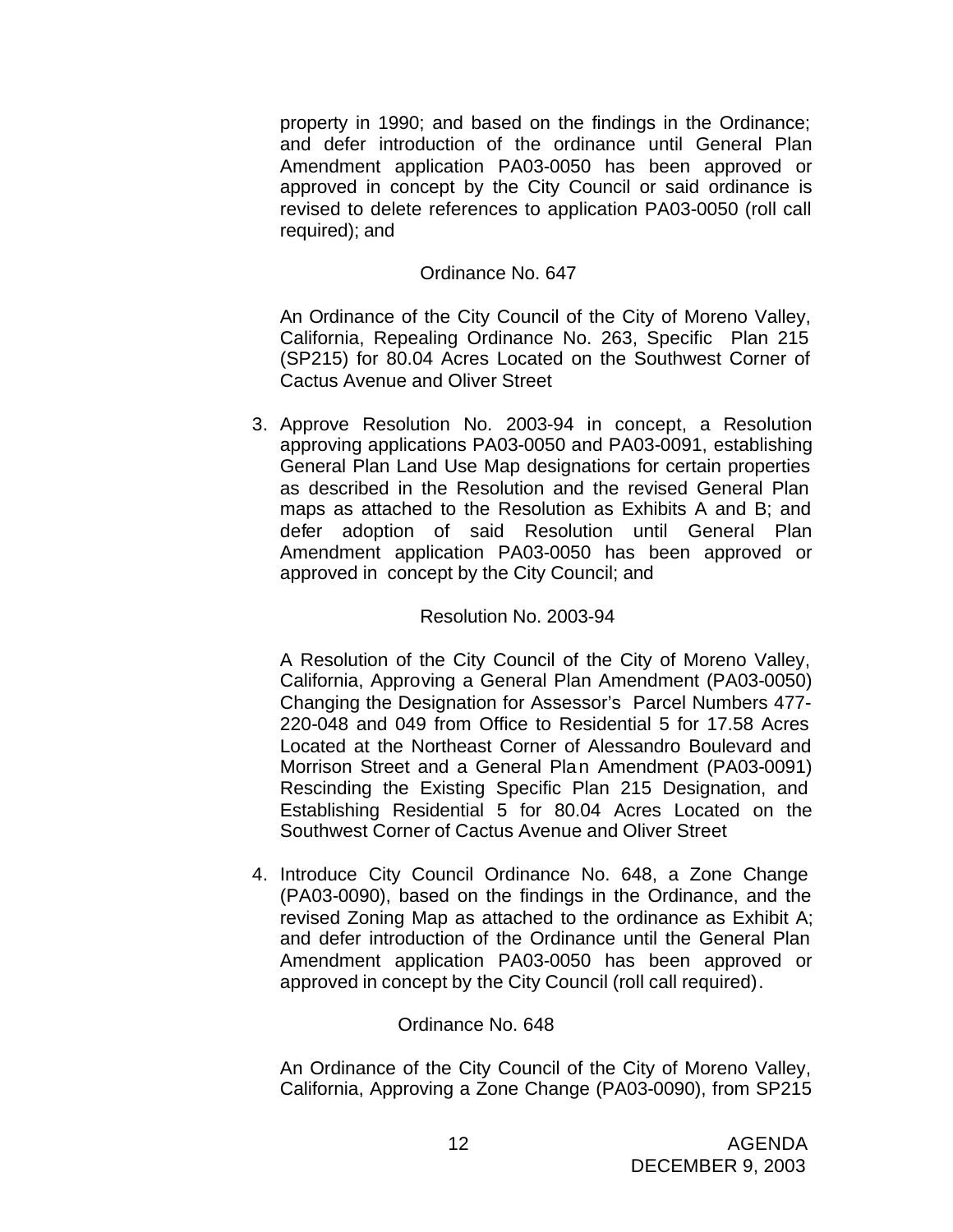Zoning to Residential 5 for 80.04 Acres Located on the Southwest Corner of Cactus Avenue and Oliver Street

D3. A PUBLIC HEARING REGARDING AMENDMENT #1 TO THE CACTUS CORRIDOR SPECIFIC PLAN (SP #214) TO ADDRESS CHANGES TO THE INTERIOR SIDE YARD SETBACK FOR SINGLE-FAMILY RESIDENTIAL ZONES, AND TO REVISE LANGUAGE IN THE DESIGN GUIDELINES FOR THE SPECIFIC PLAN, WHICH ARE RELATED TO FENCE AND WALL DESIGNS, LANDSCAPE CRITERIA AND ARCHITECTURAL DESIGNS FOR SINGLE-FAMILY RESIDENCES. THE SPECIFIC PLAN IS BOUNDED GENERALLY ON THE WEST BY MORENO BEACH BOULEVARD, ON THE NORTH BY BRODIAEA AVENUE AND ON THE SOUTH BY CACTUS AVENUE, AND ON THE EAST BY THEODORE STREET (Report of: Community and Economic Development Department)

Recommendation: That the City Council conduct a public hearing for review of the action taken by the Planning Commission recommending approval of Amendment No. 1 to the Cactus Corridor Specific Plan (SP #214), and subsequent to the public hearing:

Introduce City Council Ordinance No. 649 finding that this project is exempt from the provisions of the California Environmental Quality Act (CEQA), as a Class 5 Categorical Exemption, CEQA Guidelines, Section 15305 and approving P03-129 or Amendment No. 1 to the Cactus Corridor Specific Plan, subject to the attached amended Design Guidelines and Development Regulation Matrix included as Exhibits A and B.

## Ordinance No. 649

An Ordinance of the City Council of the City of Moreno Valley, California, Approving P03-129, or Amendment No. 1 to Cactus Corridor Specific Plan (SP #214) to Reduce the Side Yard Setback for a Single-Family Residential Zone, and to Revise the Design Guidelines to Address Changes in Fence/Wall Criteria, Landscape Criteria, and Architectural Designs for Single-Family Residences

#### **ADJOURNMENT OF THE CITY COUNCIL TO A SPECIAL MEETING OF THE BOARD OF LIBRARY TRUSTEES OF THE CITY OF MORENO VALLEY**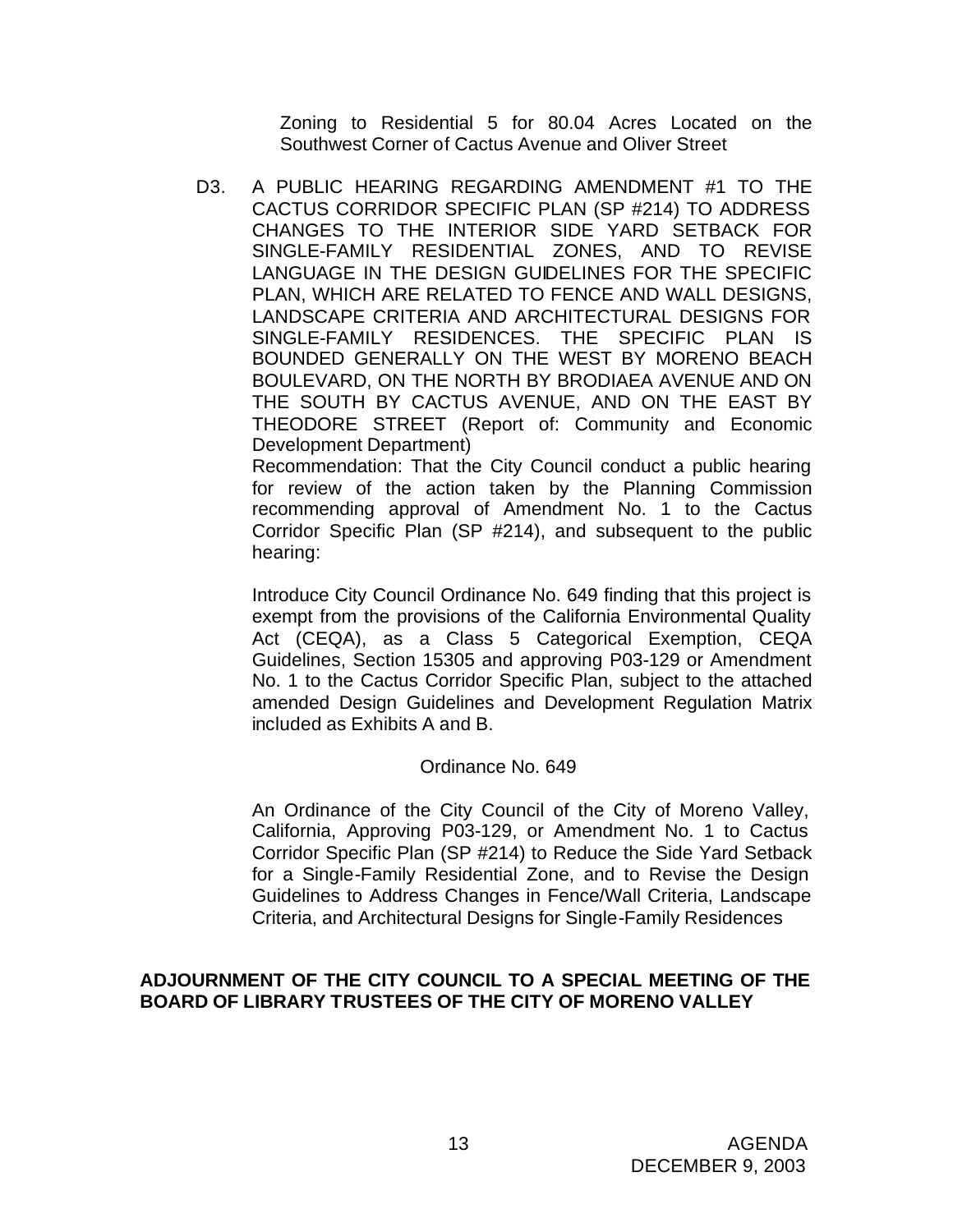## **SPECIAL MEETING OF THE BOARD OF LIBRARY TRUSTEES OF THE CITY OF MORENO VALLEY**

# **CALL TO ORDER**

# **ROLL CALL**

# **PUBLIC COMMENTS ON MATTERS ON THE SPECIAL MEETING AGENDA**

There is a three-minute time limit per person. Please complete and submit a BLUE speaker slip to the Bailiff.

Questions shall be addressed to the presiding officer or to the City Council and not to any individual Council member, staff member or other person.

- 1. RESOLUTION SETTING THE TIME AND PLACE FOR REGULAR MEETINGS OF THE BOARD OF LIBRARY TRUSTEES; AND ORDINANCE SETTING COMPENSATION FOR THE BOARD OF LIBRARY TRUSTEES (Report of: Library Director) Recommendation: That the City Council:
	- 1. Adopt Resolution No. 2003-93, setting the time and place of meeting of the Board of Library Trustees; and

## Resolution No. 2003-93

A Resolution of the City Council of Moreno Valley, Setting the Time and Place for the Holding of Regular Meetings of Said Board

2. Introduce Ordinance No. 645 setting compensation for the Board of Library Trustees.

## Ordinance No. 645

An Ordinance of the City Council of the City of Moreno Valley, California, Amending Subsection 2.17.030B of Chapter 2.17 of the City of Moreno Valley Municipal Code, Setting the Compensation for the Board of Library Trustees

**ADJOURN SPECIAL MEETING OF THE BOARD OF LIBRARY TRUSTEES OF THE CITY OF MORENO VALLEY TO A SPECIAL MEETING OF THE INDUSTRIAL DEVELOPMENT AUTHORITY OF THE CITY OF MORENO VALLEY**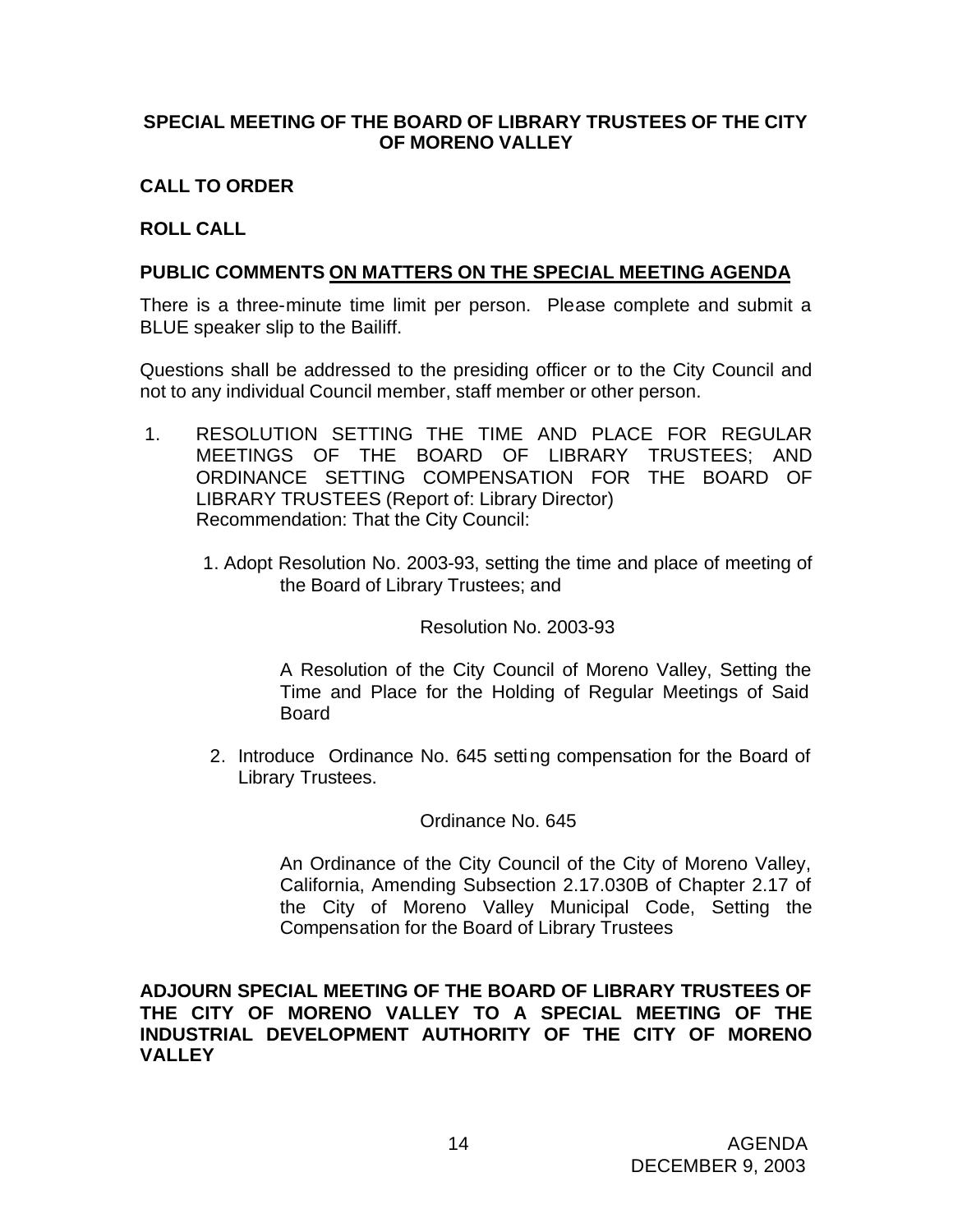# **SPECIAL MEETING OF THE INDUSTRIAL DEVELOPMENT AUTHORITY OF THE CITY OF MORENO VALLEY**

# **CALL TO ORDER**

# **ROLL CALL**

## **PUBLIC COMMENTS ON MATTERS ON THE SPECIAL MEETING AGENDA**

There is a three-minute time limit per person. Please complete and submit a BLUE speaker slip to the Bailiff.

Questions shall be addressed to the presiding officer or to the City Council and not to any individual Council member, staff member or other person.

1. RESOLUTION SETTING TIME AND PLACE FOR REGULAR MEETINGS OF THE BOARD OF DIRECTORS OF THE INDUSTRIAL DEVELOPMENT AUTHORITY (Report of: Finance Department) Recommendation: That the City Council in its capacity as Chairperson and Members of the Industrial Development Authority (the Authority) adopt Resolution No. IDA 2003-01, repealing Resolution No. IDA 89-06, and establishing the time and place for the holding of regular meetings of the Board of Directors of said Authority.

## Resolution No. IDA 2003-01

A Resolution of the Board of Directors of the Industrial Development Authority of the City of Moreno Valley, California, Repealing Resolution No. IDA 89-06, and Establishing the Time and Place for Regular Meetings of Said Board of Directors

**RECONVENE JOINT MEETING OF THE CITY COUNCIL OF THE CITY OF MORENO VALLEY, MORENO VALLEY COMMUNITY SERVICES DISTRICT, AND THE COMMUNITY REDEVELOPMENT AGENCY OF THE CITY OF MORENO VALLEY**

## **E. ITEMS REMOVED FROM CONSENT CALENDARS FOR DISCUSSION OR SEPARATE ACTION**

- **F. REPORTS**
	- F1. CITY COUNCIL REORGANIZATION SELECTION OF MAYOR AND MAYOR PRO TEM (Report of: City Clerk's Department) Recommendation: That the City Council conduct the reorganization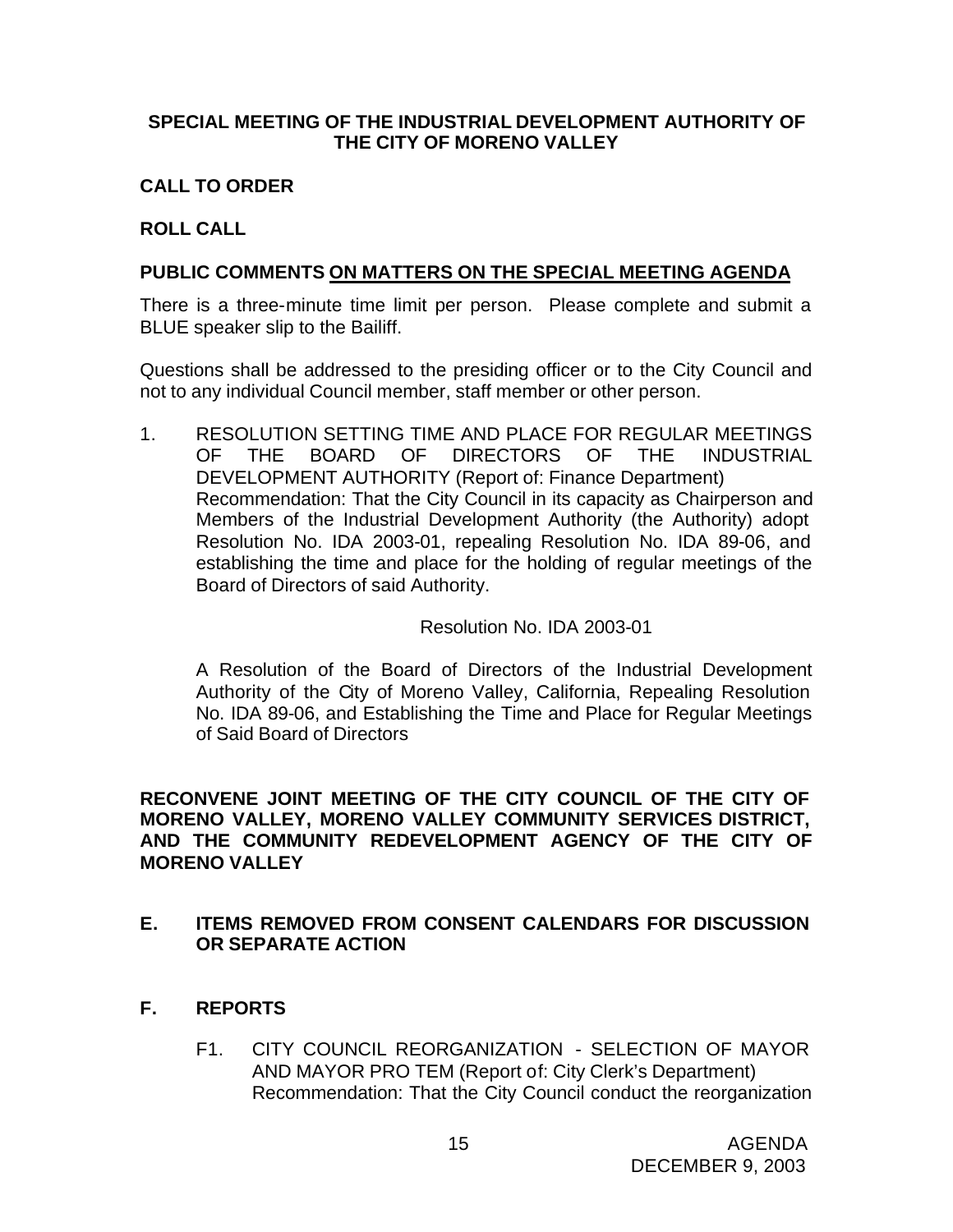of the City Council by selecting two Councilmembers to serve oneyear terms respectively as Mayor and Mayor Pro Tem.

- F2. REPORT TO CONSIDER PUBLIC COMMENTS REGARDING THE MAIL BALLOT PROCEEDING FOR TENTATIVE TRACT 31438 (AND ALL AFFECTED PHASES) FOR APPROVAL OF THE NATIONAL POLLUTANT DISCHARGE ELIMINATION SYSTEM (NPDES) REGULATORY RATE SCHEDULE – NORTH SIDE OF LAWLESS ROAD AND EAST TO PIGEON PASS ROAD (Report of: Public Works Department) Recommendation: That the City Council accept public comments regarding the mail ballot proceeding for Tentative Tract 31438 (and all affected phases) for approval of the NPDES regulatory rate schedule and the maximum annual rate.
- F3. APPOINTMENTS TO CULTURAL PRESERVATION ADVISORY COMMITTEE (Report of: City Clerk's Department) Recommendation: That the City Council, after reviewing the ballot provided by the City Clerk:
	- 1. Appoint Leslie Smith to the Cultural Preservation Advisory Committee for a term expiring June 30, 2004; or
	- 2. If appointment is not made, declare the position vacant and authorize the City Clerk to re-notice the position as vacant.
- F4. PARTICIPATION IN GANG TASK FORCE ADMINISTERED BY RIVERSIDE COUNTY DISTRICT ATTORNEY (CONTINUED FROM NOVEMBER 18, 2003) (Report of: Administrative Services Department)

Recommendation: Adopt Proposed Resolution No. 2003-96, supporting the Riverside County District Attorney's proposal to establish a gang coordinator and to participate non-financially in the program; and commit in-kind resources to support and subsidize Task Force operations, in lieu of City funds.

## Resolution No. 2003-96

A Resolution of the City Council of the City of Moreno Valley, California, Approving Participation in the Riverside County District Attorney's Office Anti-Gang Task Force

F5. MASTER POWER PURCHASE AND SALE AGREEMENT AND COMPLETED CONFIRMATIONS BY AND BETWEEN THE CITY OF MORENO VALLEY, CALIFORNIA AND THE CITY OF CORONA, CALIFORNIA (Report of: Public Works Department)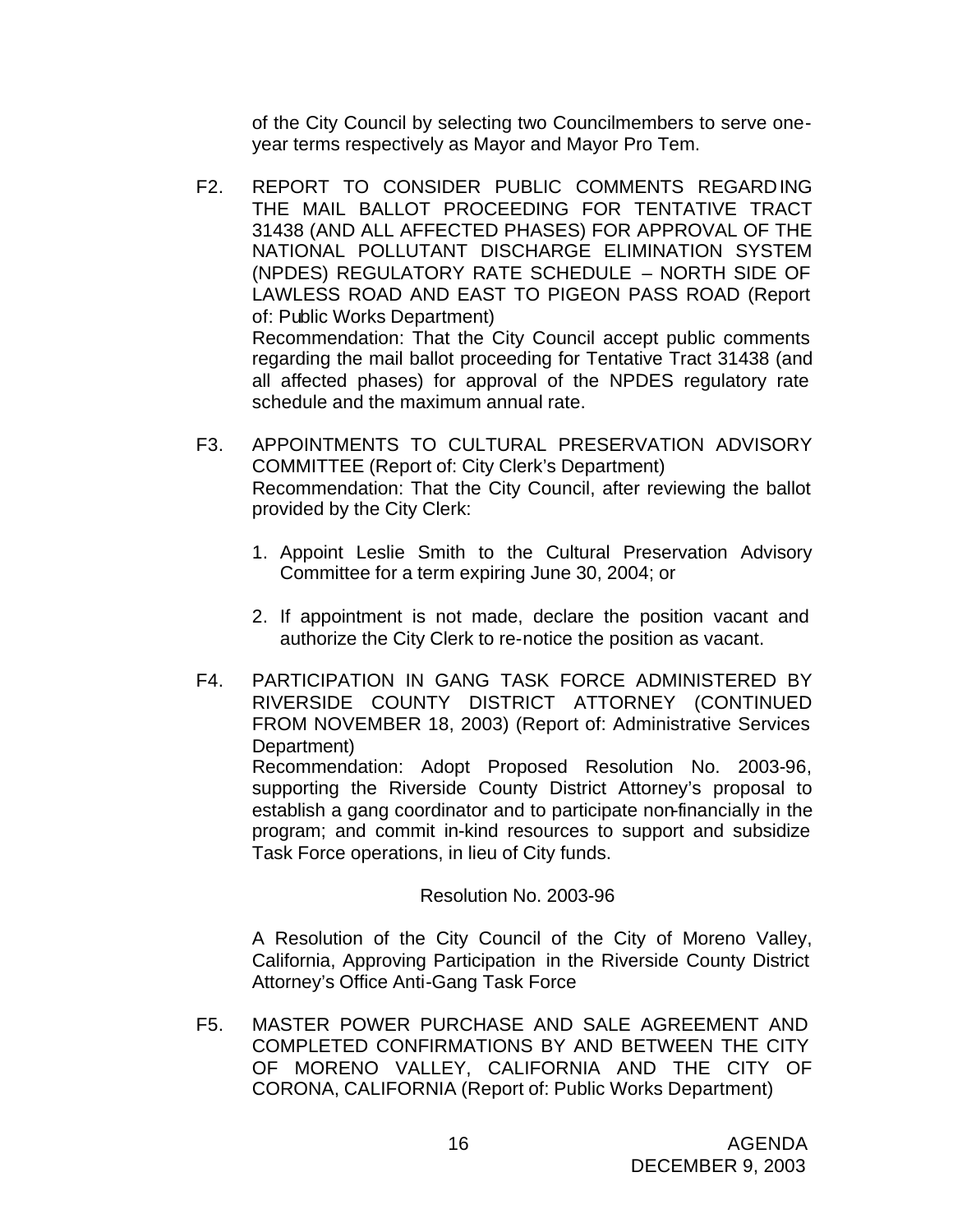Recommendation: That the City Council:

- 1. Approve and authorize the Mayor to execute the Master Power Purchase and Sale Agreement (Agreement) by and between the City of Moreno Valley, California and the City of Corona, Corona, California, subject to any modifications approved by the Enterprise Services Manager and the City Attorney;
- 2. Authorize the City Manager to execute Confirmation orders with the City of Corona in amounts necessary to provide electrical service to new customers (Account Nos. to be provided by the Finance Department);
- 3. Authorize the Finance Director to issue a Purchase Order to the City of Corona in the amount equal to the total of all Confirmations anticipated under this Agreement for the period from February 1, 2004 – June 30, 2004 totaling \$688,000 (Account Nos. to be provided by the Finance Department);
- 4. Authorize the Finance Director to establish a working capital loan from the general fund in the amount of \$150,000 for the purchase of electrical energy;
- 5. Authorize the Finance Director to establish a revenue account with an estimated budget of \$688,000 (Account Nos. to be provided by the Finance Department); and
- 6. Authorize the Finance Director to appropriate \$688,000 for the purchase of energy (Account Nos. to be provided by the Finance Department).
- F6. REQUEST TO APPROVE AND EXECUTE WHOLESALE DISTRIBUTION ACCESS TARIFF (WDAT) AGREEMENTS TO RECEIVE ACCESS TO WHOLESALE ELECTRICAL ENERGY FOR DISTRIBUTION (Report of: Public Works Department) Recommendation: That the City Council:
	- 1. Approve the Draft Wholesale Distribution Access Tariff (WDAT) Service Agreements (Agreements) between the City of Moreno Valley and Southern California Edison; and
	- 2. Authorize the Mayor to execute the final WDAT Service Agreement upon City Attorney's review and approval of the original Agreements.
- F7. INTRODUCTION OF ORDINANCE NO. 635 REPEALING AND REENACTING CHAPTER 11.40 OF TITLE 11 OF THE CITY OF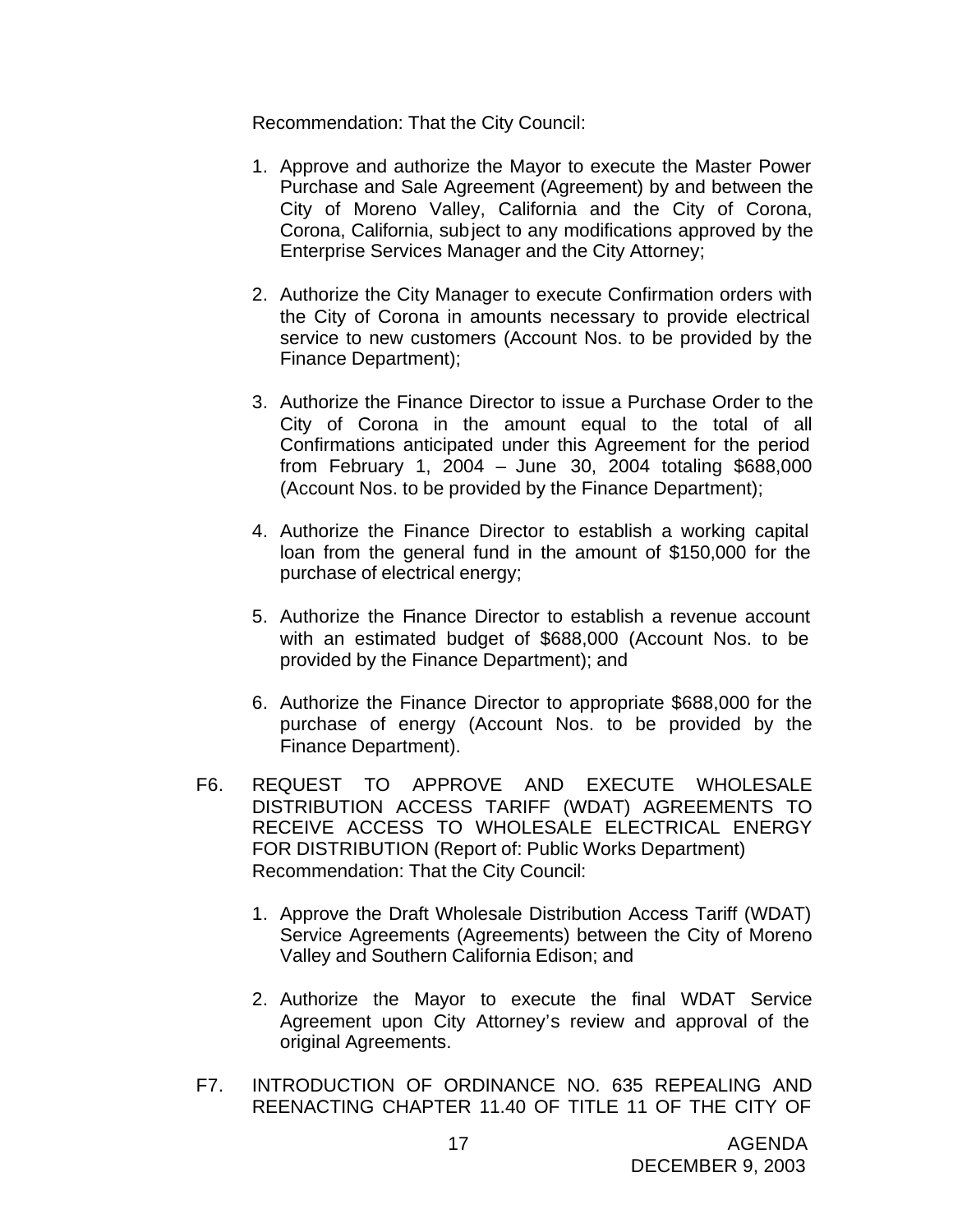MORENO VALLEY MUNICIPAL CODE, RELATING TO THE USE OF PARKS AND RECREATION FACILITIES; AND INTRODUCTION OF CSD ORDINANCE NO. 42 APPROVING THE USE OF PARKS AND RECREATION FACILITIES AND RESCINDING CERTAIN PRIOR ENACTMENTS (CONTINUED FROM NOVEMBER 25, 2003) (Report of: Parks and Recreation Department) Recommendation: Due to the need to revise language in the proposed ordinance regarding the Use of Parks and Recreation Facilities, staff would like to request an extension to ensure that all issues have been addressed to the satisfaction of the City Attorney,

F8. LEGISLATIVE UPDATE (Report of: Administrative Services Department) Recommendation: That the City Council receive and file this report.

Police Department and Parks and Recreation.

F9. CITY MANAGER'S REPORT (Informational Oral Presentation – not for Council action)

## **G. LEGISLATIVE ACTIONS**

ORDINANCES - 1ST READING AND INTRODUCTION

- G1. ORDINANCES OF THE CITY COUNCIL OF THE CITY OF MORENO VALLEY, CALIFORNIA, PROVIDING FOR THE ESTABLISHMENT AND ADJUSTMENT OF ELECTRICAL RATES AND TARIFFS BY RESOLUTION FOR MORENO VALLEY UTILITIES (Report of: Public Works Department) Recommendation: That the City Council:
	- 1. Introduce Ordinance No. 650 that Provides for the Establishment and Adjustment of Electrical Rates and Tariffs by Resolution for Moreno Valley Utilities (Roll call required); and

Ordinance No. 650

 An Ordinance of the City Council of the City of Moreno Valley, California, that Provides for the Establishment and Adjustment of Electrical Rates and Tariffs by Resolution for Moreno Valley **Utilities** 

2. Introduce and Adopt Urgency Ordinance No. 651 that Provides for the Establishment and Adjustment of Electrical Rates and Tariffs by Resolution for Moreno Valley Utilities (Roll call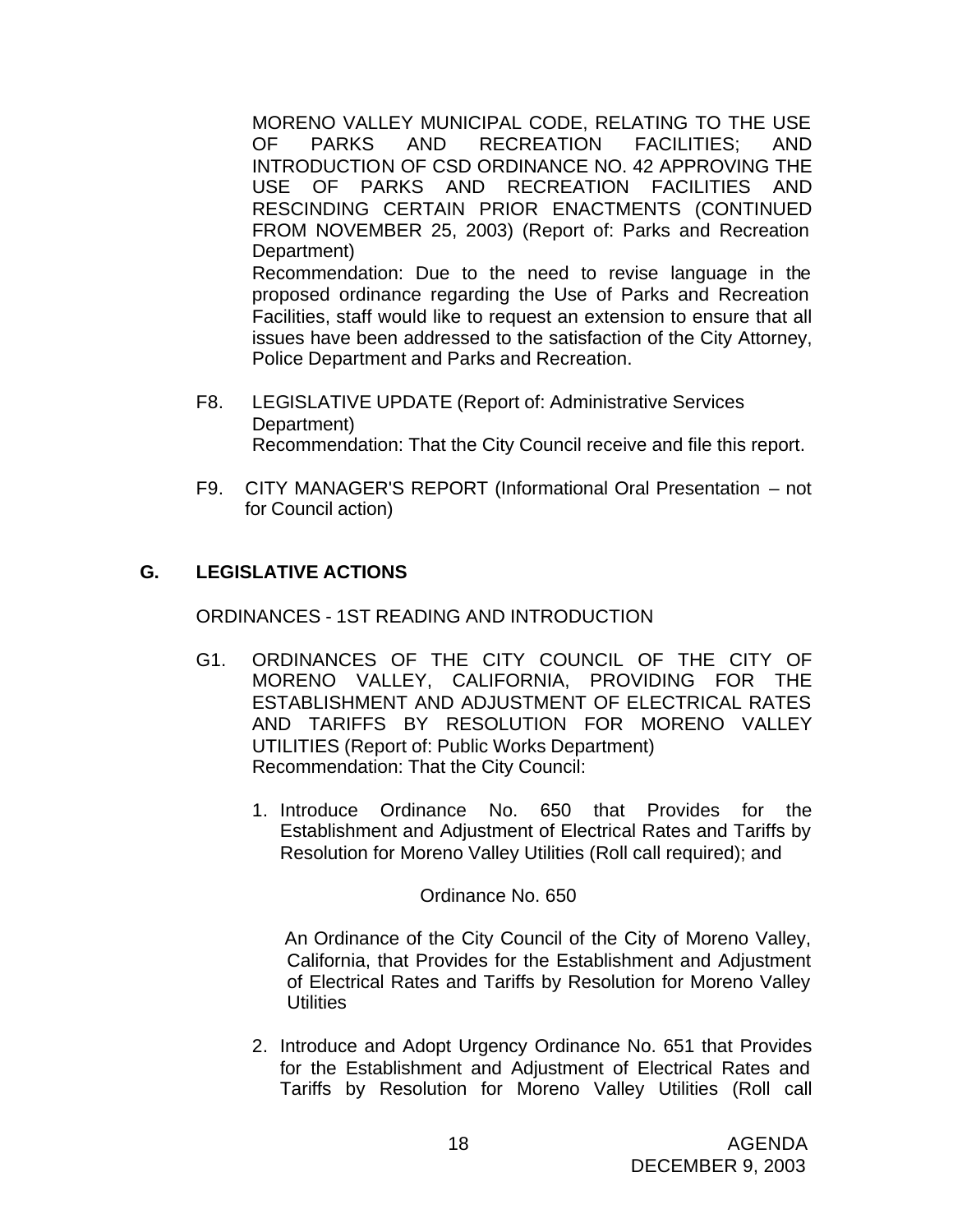required).

## Ordinance No. 651

An Urgency Ordinance of the City Council of the City of Moreno Valley, California, that Provides for the Establishment and Adjustment of Electrical Rates and Tariffs by Resolution for Moreno Valley Utilities

## ORDINANCES - 2ND READING AND ADOPTION

G2. CSD ORDINANCE NUMBER CSD 43 INCREASING AND ESTABLISHING FEES (RECEIVED FIRST READING ON NOVEMBER 25, 2003 ON A 5-0 VOTE) (Report of: Parks and Recreation Department) Recommendation: Adopt Ordinance No. CSD 43.

## Ordinance No. CSD 43

An Ordinance of the Moreno Valley Community Services District of the City of Moreno Valley, California, Increasing and Establishing Specified Fees for Recreational Activities, Parks, the Use of the Moreno Valley Senior Community Center, the Use of the Towngate Community Center, the Use of the Equestrian Park, the Use of the Mobile Stage Unit, the Use of the Valley Skate Park and Rescinding Certain Prior Enactments

G3. ORDINANCE NO. 643, AN ORDINANCE OF THE CITY COUNCIL OF THE CITY OF MORENO VALLEY, CALIFORNIA, REPEALING RESOLUTION NUMBER 2003-45; AMENDING TABLE 9.04.040-7, SECTIONS 9.05.040, 9.07.030, AND 9.017.020; AND ADDING SECTIONS 9.09.220 AND 9.09.230 TO TITLE 9 OF THE CITY OF MORENO VALLEY MUNICIPAL CODE RELATING TO COMMERCIAL AND INDUSTRIAL DISTRICTS, LANDSCAPE REQUIREMENTS, MONUMENT SIGNAGE, AND OTHER DEVELOPMENT STANDARDS (RECEIVED FIRST READING AND INTRODUCTION, NOVEMBER 25, 2003 ON A 50 VOTE) (Report of: City Attorney's Office)

Recommendation: Adopt Ordinance No. 643.

## Ordinance No. 643

An Ordinance of the City Council of the City of Moreno Valley, California, Repealing Resolution Number 2003-45; Amending Table 9.04.040-7, Sections 9.05.040, 9.07.030, and 9.17.020; and Adding Sections 9.09.220 and 9.09.230 to Title 9 of the City of Moreno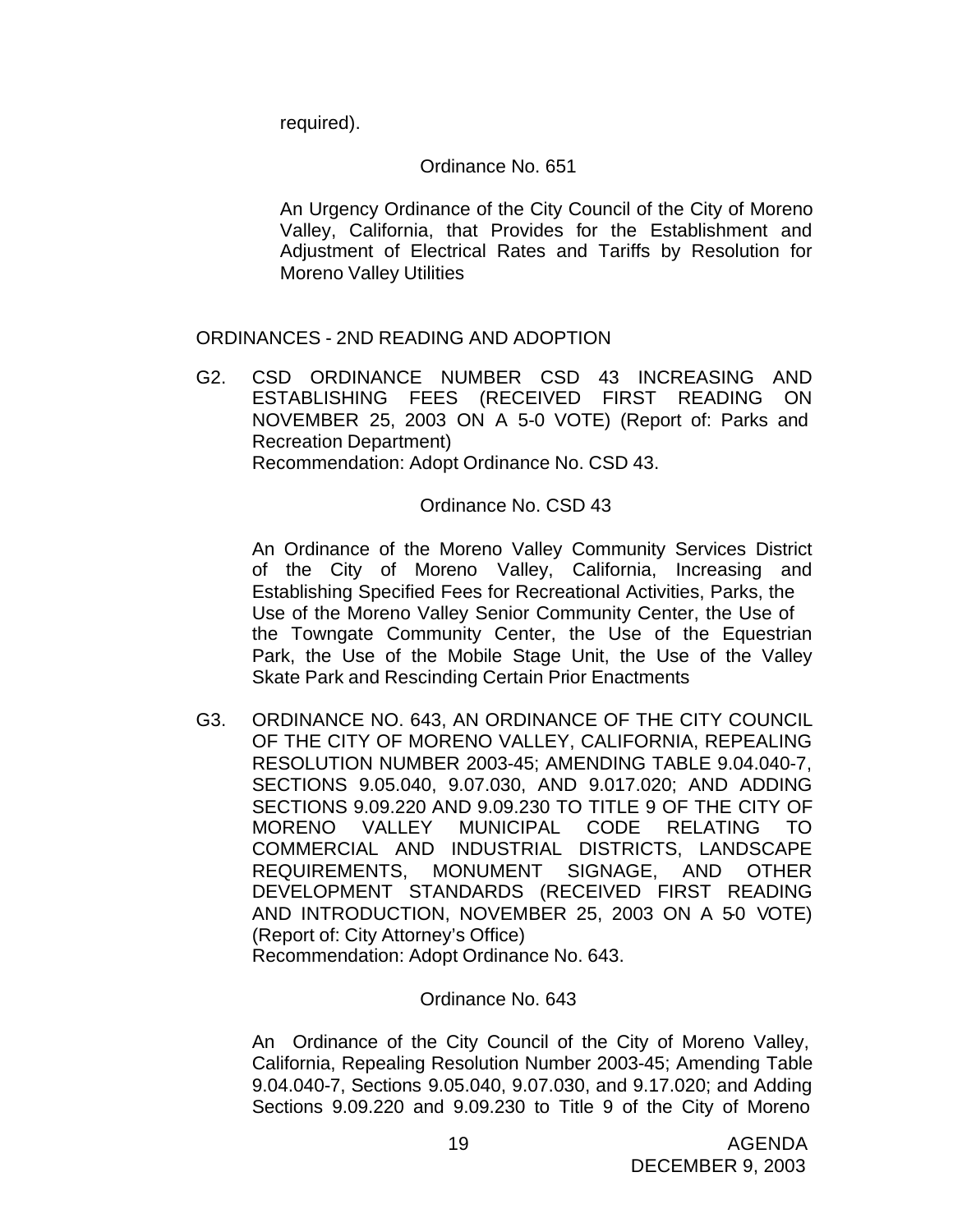Valley Municipal Code Relating to Commercial and Industrial Districts, Landscape Requirements, Monument Signage, and other Development Standards

G4. ORDINANCE NO. 644, AN ORDINANCE OF THE CITY COUNCIL OF THE CITY OF MORENO VALLEY, CALIFORNIA (P02-074), APPROVING SPECIFIC PLAN AMENDMENT NO. 4 TO THE MORENO VALLEY AUTO MALL SPECIFIC PLAN (NO. 209) TO MODIFY PHASE 3 IN FULL, REVERT TO REGULATIONS OF THE MUNICIPAL CODE AND CHANGE THE LAND USE DESIGNATION ON A MAJOR PORTION OF THE SITE FROM D (DEALERSHIP), C (COMMERCIAL) AND PD (PLANNED DEVELOPMENT) TO CC (COMMUNITY COMMERCIAL), WHICH INCLUDES 38.87 NET ACRES (42.63 GROSS ACRES) AND R-15 (RESIDENTIAL-15 UNITS PER ACRE) WHICH INCLUDES 20.00 NET ACRES (25.68 GROSS ACRES) AND AMEND THE OFFICIAL ZONING ATLAS FOR A 71.86 ACRE PARCEL OF LAND. THE AMENDMENT ALSO PROPOSES HEIGHT MODIFICATIONS FOR SIGNS AND ALLOWS FOR AN ADJUSTMENT OF INTERIOR PARKING LOT LANDSCAPE REQUIREMENTS. THE SITE IS LOCATED ON THE SOUTHWEST CORNER OF HIGHWAY 60 AND MORENO BEACH DRIVE AT THE MORENO BEACH DRIVE OFF RAMP (RECEIVED FIRST READING AND INTRODUCTION, AS AMENDED, NOVEMBER 25, 2003 ON A 50 VOTE) (Report of: Community and Economic Development Department) Recommendation: Adopt Ordinance No. 644.

## Ordinance No. 644

An Ordinance of the City Council of the City of Moreno Valley, California (P02-074), Approving Specific Plan Amendment No. 4 to the Moreno Valley Auto Mall Specific Plan (No. 209) to Modify Phase 3 In Full, Revert to Regulations of the Municipal Code and Change the Land Use Designation on a Major Portion of the Site From D (Dealership), C (Commercial) and PD (Planned Development) to CC (Community Commercial), which Includes 38.87 Net Acres (42.63 Gross Acres) and R-15 (Residential-15 Units Per Acre) which Includes 20.00 Net Acres (25.68 Gross Acres) and Amend the Official Zoning Atlas for a 71.86 Acre Parcel Of Land. The Amendment Also Proposes Height Modifications for Signs and Allows for an Adjustment of Interior Parking Lot Landscape Requirements. The Site Is Located on the Southwest Corner of Highway 60 and Moreno Beach Drive at the Moreno Beach Drive Off Ramp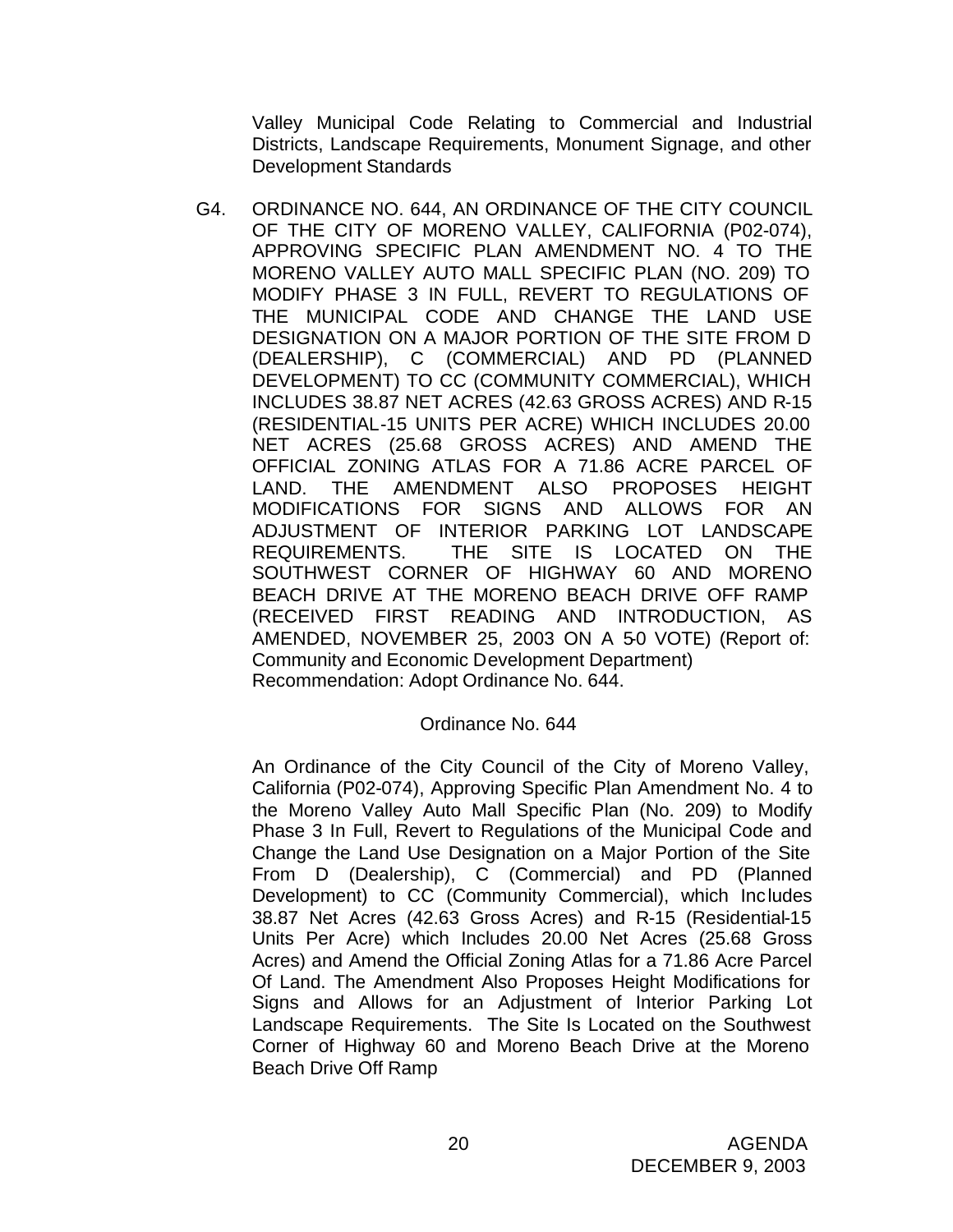RESOLUTIONS – NONE

## PUBLIC COMMENTS **ON ANY SUBJECT NOT ON THE AGENDA** UNDER THE JURISDICTION OF THE CITY COUNCIL

Those wishing to speak should complete and submit a BLUE speaker slip to the Bailiff. There is a three-minute time limit per person. All remarks and questions shall be addressed to the presiding officer or to the City Council and not to any individual Council member, staff member or other person.

## **CLOSING COMMENTS AND/OR REPORTS OF THE CITY COUNCIL, COMMUNITY SERVICES DISTRICT, OR COMMUNITY REDEVELOPMENT AGENCY**